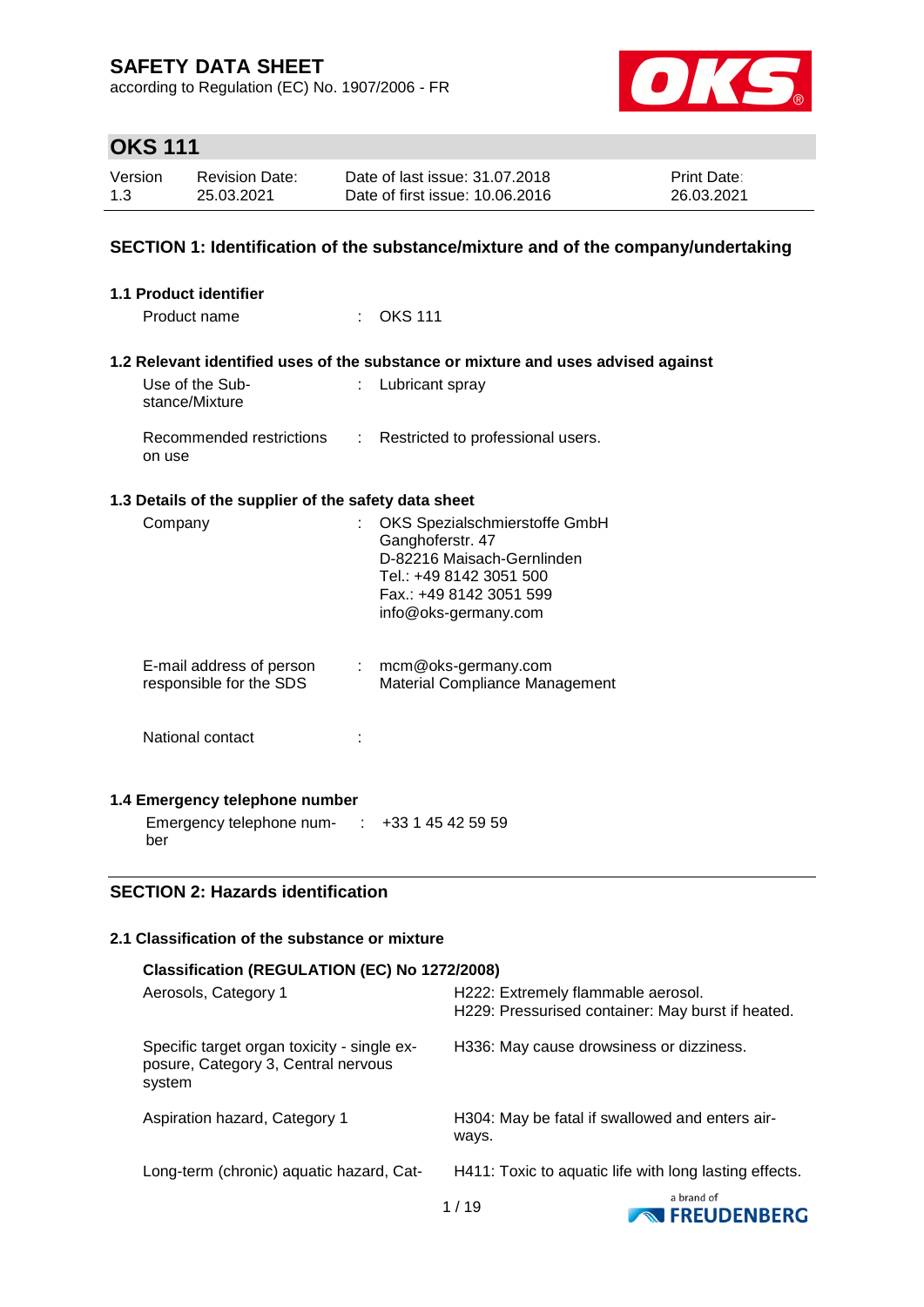according to Regulation (EC) No. 1907/2006 - FR



## **OKS 111**

| Version | <b>Revision Date:</b> | Date of last issue: 31.07.2018  | <b>Print Date:</b> |
|---------|-----------------------|---------------------------------|--------------------|
| 1.3     | 25.03.2021            | Date of first issue: 10.06.2016 | 26.03.2021         |

egory 2

### **2.2 Label elements**

| Labelling (REGULATION (EC) No 1272/2008)<br>Hazard pictograms |                                                              |                                                                                                                                                                                                                             |
|---------------------------------------------------------------|--------------------------------------------------------------|-----------------------------------------------------------------------------------------------------------------------------------------------------------------------------------------------------------------------------|
| Signal word                                                   | Danger                                                       |                                                                                                                                                                                                                             |
| <b>Hazard statements</b>                                      | H <sub>222</sub><br>H <sub>229</sub><br>H304<br>H336<br>H411 | Extremely flammable aerosol.<br>Pressurised container: May burst if heated.<br>May be fatal if swallowed and enters air-<br>ways.<br>May cause drowsiness or dizziness.<br>Toxic to aquatic life with long lasting effects. |
| Supplemental Hazard<br><b>Statements</b>                      | <b>EUH066</b>                                                | Repeated exposure may cause skin<br>dryness or cracking.                                                                                                                                                                    |
| Precautionary statements                                      | <b>Prevention:</b><br>P210                                   | Keep away from heat, hot surfaces, sparks,<br>open flames and other ignition sources. No                                                                                                                                    |
|                                                               | P211                                                         | smoking.<br>Do not spray on an open flame or other<br>ignition source.                                                                                                                                                      |
|                                                               | P <sub>251</sub><br>P273                                     | Do not pierce or burn, even after use.<br>Avoid release to the environment.                                                                                                                                                 |
|                                                               | <b>Response:</b>                                             |                                                                                                                                                                                                                             |
|                                                               | $P301 + P310$                                                | IF SWALLOWED: Immediately call a<br>POISON CENTER/ doctor.                                                                                                                                                                  |
|                                                               | P331<br>P391                                                 | Do NOT induce vomiting.<br>Collect spillage.                                                                                                                                                                                |
|                                                               | Storage:                                                     |                                                                                                                                                                                                                             |
|                                                               | $P410 + P412$                                                | Protect from sunlight. Do not expose to<br>temperatures exceeding 50 °C/ 122 °F.                                                                                                                                            |

Hazardous components which must be listed on the label: Hydrocarbons, C7-C9, n-alkanes, isoalkanes, cyclics

### **2.3 Other hazards**

This substance/mixture contains no components considered to be either persistent, bioaccumulative and toxic (PBT), or very persistent and very bioaccumulative (vPvB) at levels of 0.1% or higher.

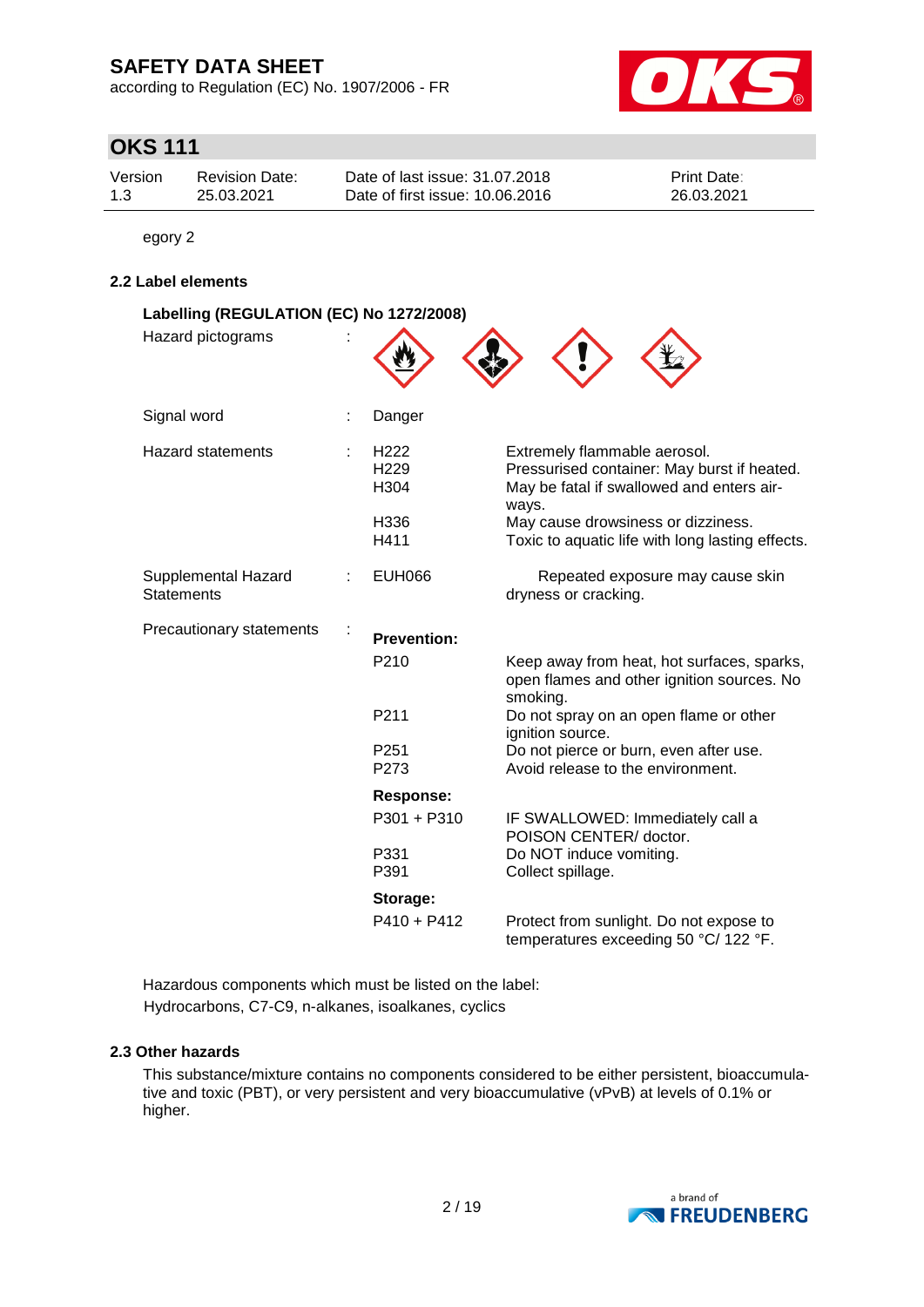according to Regulation (EC) No. 1907/2006 - FR



## **OKS 111**

| Version | <b>Revision Date:</b> | Date of last issue: 31.07.2018  | <b>Print Date:</b> |
|---------|-----------------------|---------------------------------|--------------------|
| 1.3     | 25.03.2021            | Date of first issue: 10.06.2016 | 26.03.2021         |

### **SECTION 3: Composition/information on ingredients**

#### **3.2 Mixtures**

Chemical nature : Active agent with propellant and solvent. Wax

#### **Components**

| Chemical name                                             | CAS-No.<br>EC-No.<br>Index-No.<br>Registration number                       | Classification                                                                              | Concentration<br>limits<br>M-Factor<br><b>Notes</b> | Concentration<br>(% w/w) |
|-----------------------------------------------------------|-----------------------------------------------------------------------------|---------------------------------------------------------------------------------------------|-----------------------------------------------------|--------------------------|
| Hydrocarbons, C7-C9,<br>n-alkanes, isoalkanes,<br>cyclics | 64742-49-0<br>920-750-0<br>649-328-00-1<br>01-2119473851-33-<br><b>XXXX</b> | Flam. Liq.2; H225<br><b>STOT SE3; H336</b><br>Asp. Tox.1; H304<br>Aquatic Chronic2;<br>H411 |                                                     | $>= 30 - 50$             |
| propane                                                   | 74-98-6<br>200-827-9<br>601-003-00-5<br>01-2119486944-21-<br><b>XXXX</b>    | Flam. Gas1A;<br>H220<br>Press. GasCompr.<br>Gas; H280                                       | Note U (Table 3)                                    | $>= 1 - 10$              |
| isobutane                                                 | 75-28-5<br>200-857-2<br>601-004-00-0<br>01-2119485395-27-<br><b>XXXX</b>    | Flam. Gas1A;<br>H <sub>220</sub><br>Press. GasCompr.<br>Gas; H280                           | Note U (Table<br>3), Note C                         | $>= 1 - 10$              |
| Substances with a workplace exposure limit :              |                                                                             |                                                                                             |                                                     |                          |
| butane                                                    | 106-97-8<br>203-448-7<br>601-004-00-0                                       | Flam. Gas1A;<br>H <sub>220</sub><br>Press. GasCompr.<br>Gas; H280                           | Note U (Table<br>3), Note C                         | $>= 20 - < 30$           |
|                                                           |                                                                             |                                                                                             |                                                     |                          |

For explanation of abbreviations see section 16.

## **SECTION 4: First aid measures**

### **4.1 Description of first aid measures**

If inhaled  $\blacksquare$ : Call a physician or poison control centre immediately. Remove person to fresh air. If signs/symptoms continue, get medical attention. Keep patient warm and at rest.

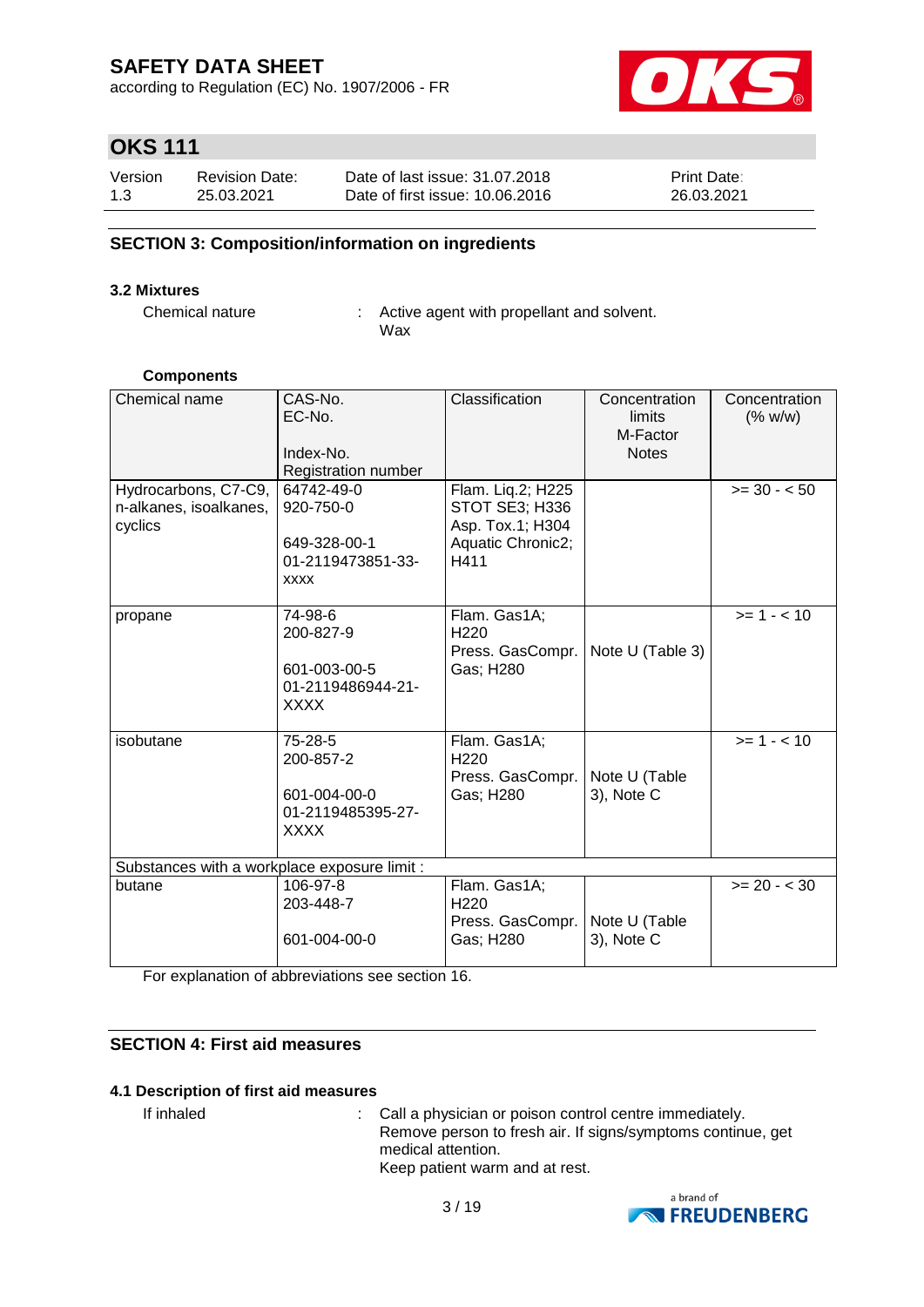according to Regulation (EC) No. 1907/2006 - FR



# **OKS 111**

| Version<br>1.3 | <b>Revision Date:</b><br>25.03.2021 | Date of last issue: 31.07.2018<br>Date of first issue: 10.06.2016                                                                                                                                                                                                                   | <b>Print Date:</b><br>26.03.2021 |
|----------------|-------------------------------------|-------------------------------------------------------------------------------------------------------------------------------------------------------------------------------------------------------------------------------------------------------------------------------------|----------------------------------|
|                |                                     | If unconscious, place in recovery position and seek medical<br>advice.<br>Keep respiratory tract clear.<br>If breathing is irregular or stopped, administer artificial respira-<br>tion.                                                                                            |                                  |
|                | In case of skin contact             | Take off all contaminated clothing immediately.<br>Get medical attention immediately if irritation develops and<br>persists.<br>Wash clothing before reuse.<br>Thoroughly clean shoes before reuse.<br>Wash skin thoroughly with soap and water or use recognized<br>skin cleanser. |                                  |
|                | In case of eye contact              | Rinse immediately with plenty of water, also under the eyelids,<br>for at least 10 minutes.<br>Seek medical advice.                                                                                                                                                                 |                                  |
|                | If swallowed                        | Move the victim to fresh air.<br>If accidentally swallowed obtain immediate medical attention.<br>Keep respiratory tract clear.<br>Do NOT induce vomiting.<br>Rinse mouth with water.<br>Aspiration hazard if swallowed - can enter lungs and cause<br>damage.                      |                                  |
|                |                                     | 4.2 Most important symptoms and effects, both acute and delayed                                                                                                                                                                                                                     |                                  |
|                | Symptoms                            | Inhalation may provoke the following symptoms:<br>Unconsciousness<br><b>Dizziness</b><br><b>Drowsiness</b><br>Headache<br>Nausea<br><b>Tiredness</b><br>Skin contact may provoke the following symptoms:<br>Erythema                                                                |                                  |
|                |                                     | Aspiration may cause pulmonary oedema and pneumonitis.                                                                                                                                                                                                                              |                                  |
| <b>Risks</b>   |                                     | Central nervous system depression<br>Can be absorbed through skin.<br>Risk of product entering the lungs on vomiting after ingestion.<br>Health injuries may be delayed.                                                                                                            |                                  |

### **4.3 Indication of any immediate medical attention and special treatment needed**

Treatment : Treat symptomatically.

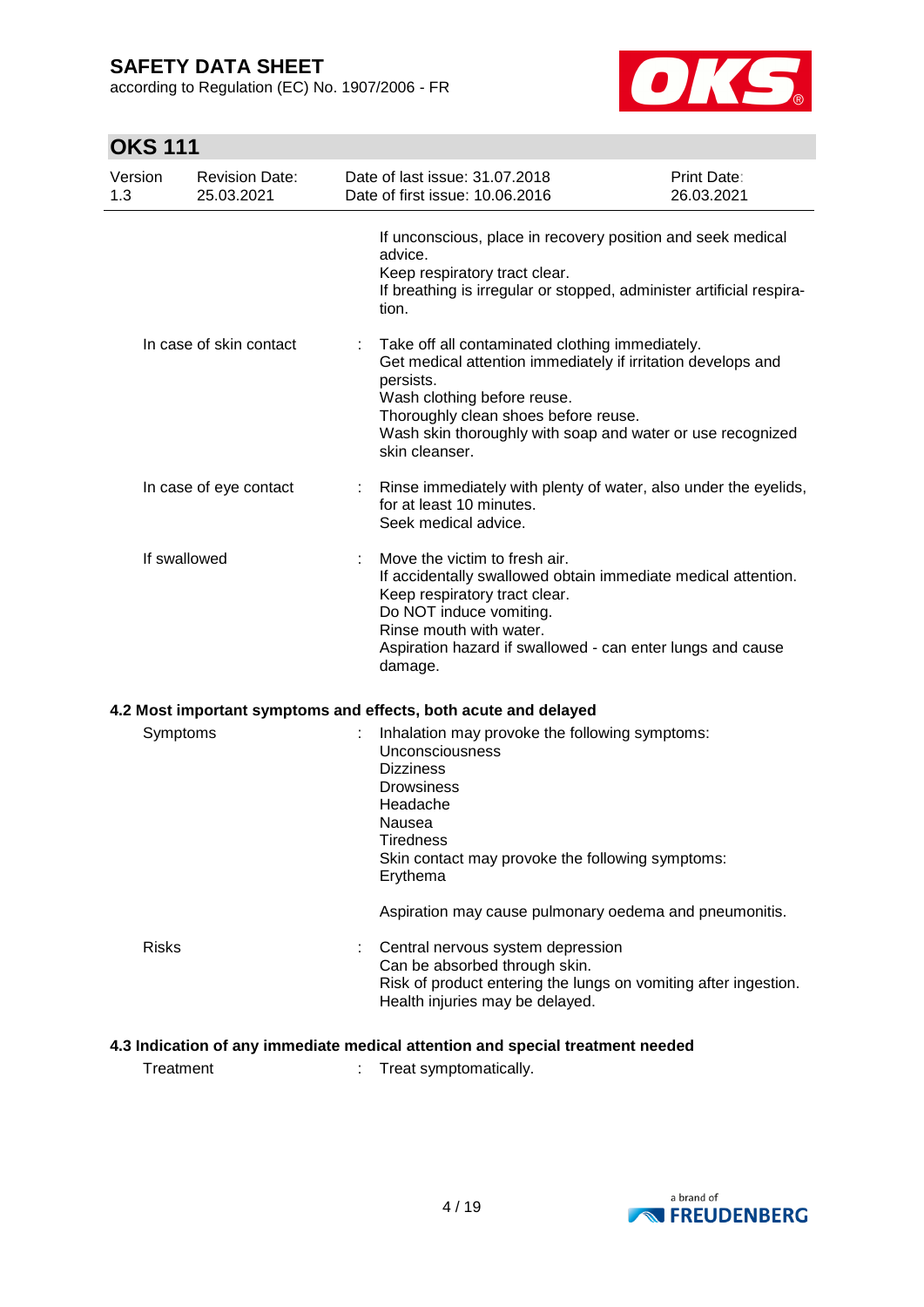according to Regulation (EC) No. 1907/2006 - FR



## **OKS 111**

| Version | Revision Date: | Date of last issue: 31,07,2018  | <b>Print Date:</b> |
|---------|----------------|---------------------------------|--------------------|
| 1.3     | 25.03.2021     | Date of first issue: 10.06.2016 | 26.03.2021         |

### **SECTION 5: Firefighting measures**

### **5.1 Extinguishing media**

Suitable extinguishing media : ABC powder

| Unsuitable extinguishing | High volume water jet |
|--------------------------|-----------------------|
| media                    |                       |

#### **5.2 Special hazards arising from the substance or mixture**

| Specific hazards during fire-<br>fighting          | Fire Hazard<br>Do not let product enter drains.<br>Contains gas under pressure; may explode if heated.<br>Beware of vapours accumulating to form explosive concentra-<br>tions. Vapours can accumulate in low areas. |
|----------------------------------------------------|----------------------------------------------------------------------------------------------------------------------------------------------------------------------------------------------------------------------|
| Hazardous combustion prod-<br>ucts                 | Carbon oxides<br>Sulphur oxides<br>Metal oxides                                                                                                                                                                      |
| 5.3 Advice for firefighters                        |                                                                                                                                                                                                                      |
| Special protective equipment :<br>for firefighters | In the event of fire, wear self-contained breathing apparatus.<br>Use personal protective equipment. Exposure to decomposi-<br>tion products may be a hazard to health.                                              |
| Further information                                | Standard procedure for chemical fires.<br>Collect contaminated fire extinguishing water separately. This<br>must not be discharged into drains.<br>Cool containers/tanks with water spray.                           |

### **SECTION 6: Accidental release measures**

#### **6.1 Personal precautions, protective equipment and emergency procedures**

| Personal precautions | : Evacuate personnel to safe areas.<br>Ensure adequate ventilation.<br>Remove all sources of ignition.<br>Do not breathe vapours or spray mist.<br>Do not breathe dust/fume/gas/mist/vapours/spray.<br>Refer to protective measures listed in sections 7 and 8.<br>Only qualified personnel equipped with suitable protective |
|----------------------|-------------------------------------------------------------------------------------------------------------------------------------------------------------------------------------------------------------------------------------------------------------------------------------------------------------------------------|
|                      | equipment may intervene.                                                                                                                                                                                                                                                                                                      |

### **6.2 Environmental precautions**

Environmental precautions : Do not allow contact with soil, surface or ground water. Prevent further leakage or spillage if safe to do so. If the product contaminates rivers and lakes or drains inform respective authorities.

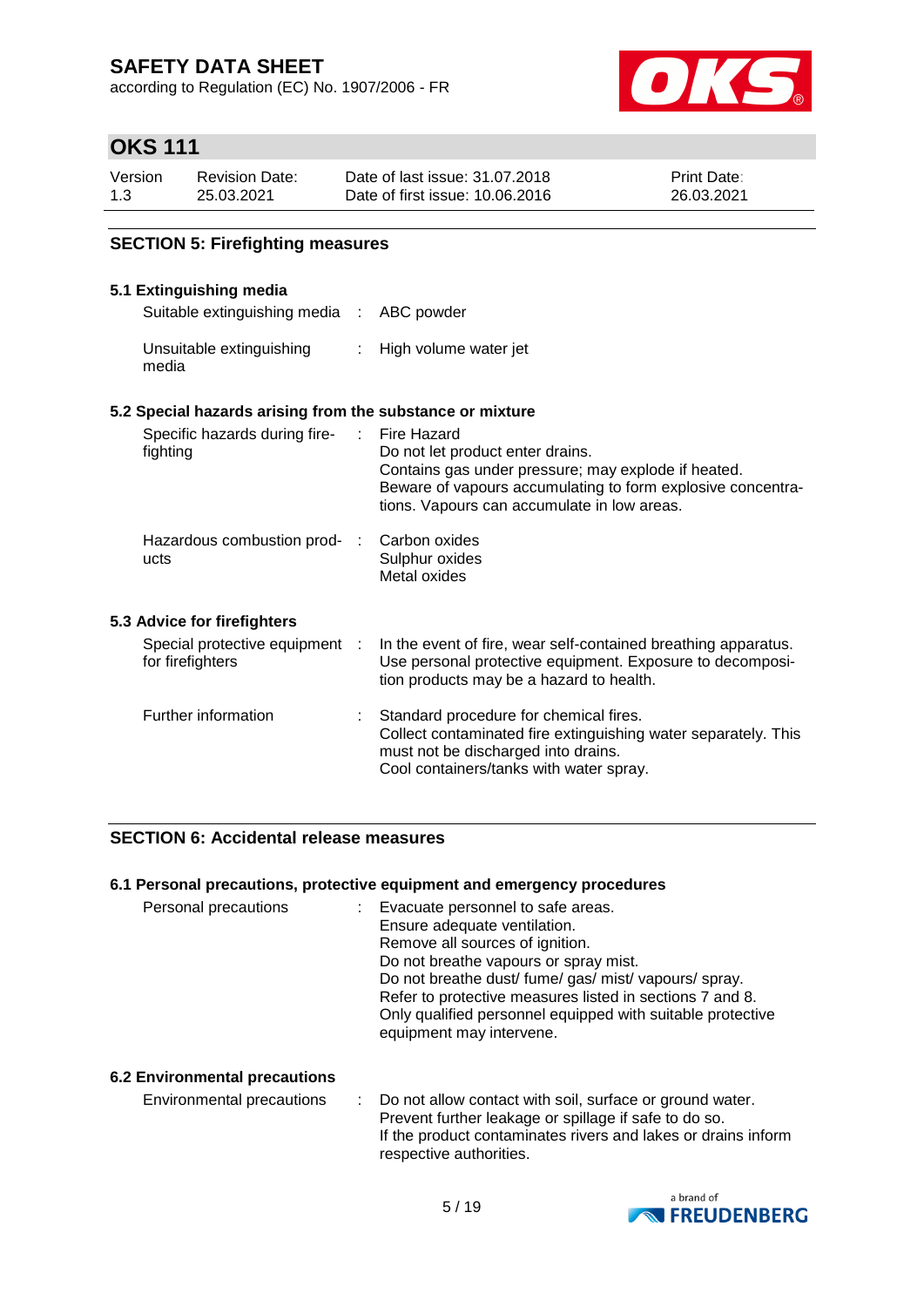according to Regulation (EC) No. 1907/2006 - FR



## **OKS 111**

| Version | <b>Revision Date:</b> | Date of last issue: 31.07.2018  | <b>Print Date:</b> |
|---------|-----------------------|---------------------------------|--------------------|
| 1.3     | 25.03.2021            | Date of first issue: 10.06.2016 | 26.03.2021         |

#### **6.3 Methods and material for containment and cleaning up**

| Methods for cleaning up |  | : Contain spillage, and then collect with non-combustible ab-<br>sorbent material, (e.g. sand, earth, diatomaceous earth, ver-<br>miculite) and place in container for disposal according to local<br>/ national regulations (see section 13).<br>Keep in suitable, closed containers for disposal.<br>Non-sparking tools should be used. |
|-------------------------|--|-------------------------------------------------------------------------------------------------------------------------------------------------------------------------------------------------------------------------------------------------------------------------------------------------------------------------------------------|
|-------------------------|--|-------------------------------------------------------------------------------------------------------------------------------------------------------------------------------------------------------------------------------------------------------------------------------------------------------------------------------------------|

#### **6.4 Reference to other sections**

For personal protection see section 8.

### **SECTION 7: Handling and storage**

#### **7.1 Precautions for safe handling**

| Advice on safe handling                          |   | Do not use in areas without adequate ventilation.<br>Do not breathe vapours or spray mist.<br>In case of insufficient ventilation, wear suitable respiratory<br>equipment.<br>Avoid contact with skin and eyes.<br>For personal protection see section 8.<br>Keep away from fire, sparks and heated surfaces.<br>Smoking, eating and drinking should be prohibited in the ap-<br>plication area.<br>Wash hands and face before breaks and immediately after<br>handling the product.<br>Do not get in eyes or mouth or on skin.<br>Do not get on skin or clothing.<br>Do not ingest.<br>Do not use sparking tools.<br>These safety instructions also apply to empty packaging which<br>may still contain product residues.<br>Pressurized container: protect from sunlight and do not ex-<br>pose to temperatures exceeding 50 °C. Do not pierce or burn,<br>even after use. |
|--------------------------------------------------|---|------------------------------------------------------------------------------------------------------------------------------------------------------------------------------------------------------------------------------------------------------------------------------------------------------------------------------------------------------------------------------------------------------------------------------------------------------------------------------------------------------------------------------------------------------------------------------------------------------------------------------------------------------------------------------------------------------------------------------------------------------------------------------------------------------------------------------------------------------------------------------|
| Hygiene measures                                 |   | Wash face, hands and any exposed skin thoroughly after<br>handling.                                                                                                                                                                                                                                                                                                                                                                                                                                                                                                                                                                                                                                                                                                                                                                                                          |
|                                                  |   | 7.2 Conditions for safe storage, including any incompatibilities                                                                                                                                                                                                                                                                                                                                                                                                                                                                                                                                                                                                                                                                                                                                                                                                             |
| Requirements for storage<br>areas and containers | ÷ | BEWARE: Aerosol is pressurized. Keep away from direct sun<br>exposure and temperatures over 50 °C. Do not open by force<br>or throw into fire even after use. Do not spray on flames or<br>red-hot objects. Store in accordance with the particular na-<br>tional regulations.                                                                                                                                                                                                                                                                                                                                                                                                                                                                                                                                                                                               |

### **7.3 Specific end use(s)**

Specific use(s) : Specific instructions for handling, not required.

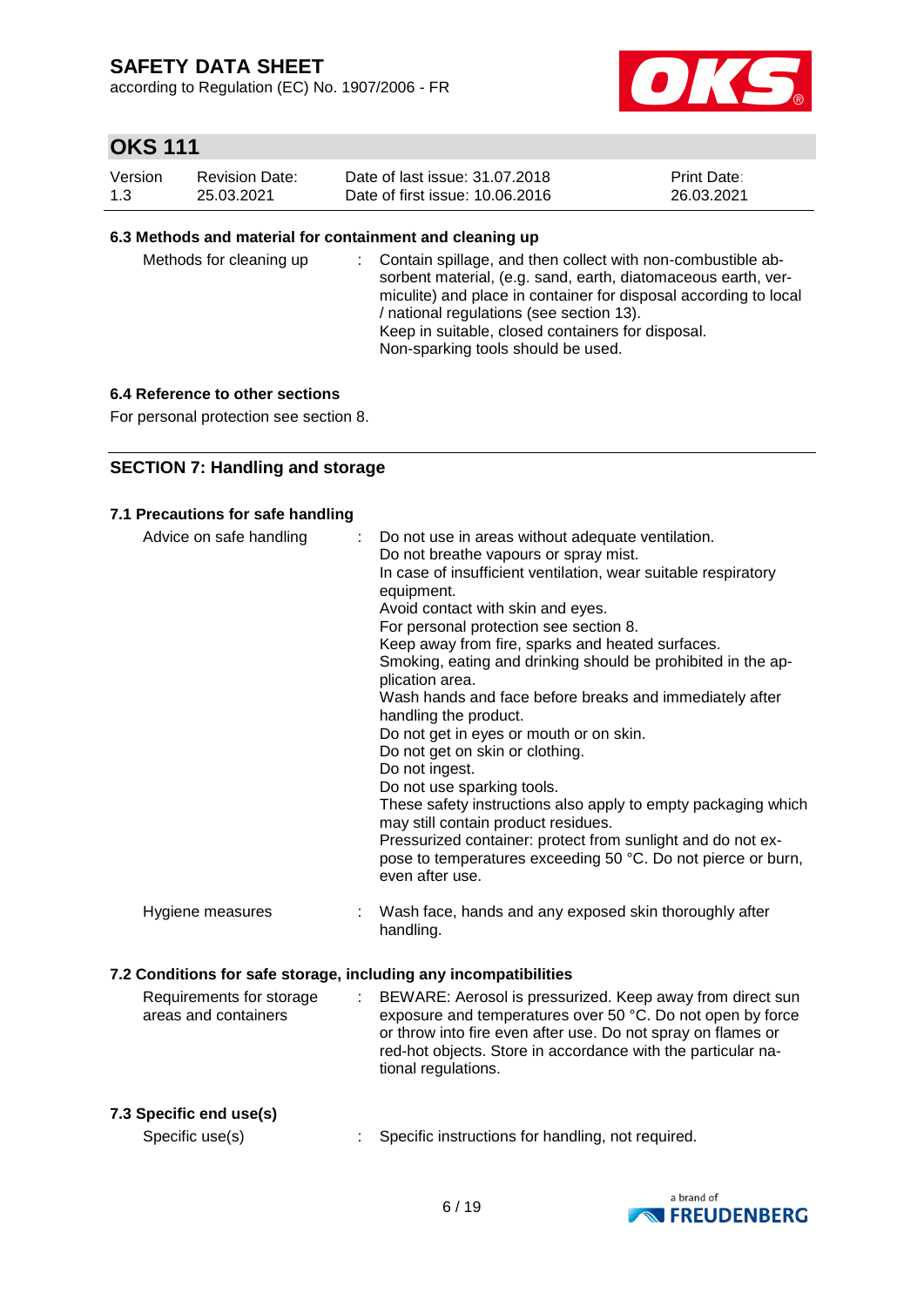according to Regulation (EC) No. 1907/2006 - FR



## **OKS 111**

| Version | <b>Revision Date:</b> | Date of last issue: 31.07.2018  | <b>Print Date:</b> |
|---------|-----------------------|---------------------------------|--------------------|
| 1.3     | 25.03.2021            | Date of first issue: 10.06.2016 | 26.03.2021         |

### **SECTION 8: Exposure controls/personal protection**

#### **8.1 Control parameters**

### **Occupational Exposure Limits**

| Components          | CAS-No.                    |              | Value type (Form   Control parameters | <b>Basis</b>   |
|---------------------|----------------------------|--------------|---------------------------------------|----------------|
|                     |                            | of exposure) |                                       |                |
| butane              | 106-97-8                   | <b>VME</b>   | 800 ppm                               | FR VLE         |
|                     |                            |              | $1.900 \,\mathrm{mq/m}$ 3             | $(2005-02-01)$ |
| Further information | Indicative exposure limits |              |                                       |                |

#### **8.2 Exposure controls**

### **Engineering measures**

Use only in an area equipped with explosion proof exhaust ventilation. Handle only in a place equipped with local exhaust (or other appropriate exhaust).

#### **Personal protective equipment**

| Eye protection                                                        | Safety glasses with side-shields                                                                                                                                                                                                                                                                                                            |
|-----------------------------------------------------------------------|---------------------------------------------------------------------------------------------------------------------------------------------------------------------------------------------------------------------------------------------------------------------------------------------------------------------------------------------|
| Hand protection<br>Material<br>Break through time<br>Protective index | Nitrile rubber<br>$>10$ min<br>Class 1                                                                                                                                                                                                                                                                                                      |
| Remarks                                                               | Wear protective gloves. The break through time depends<br>amongst other things on the material, the thickness and the<br>type of glove and therefore has to be measured for each<br>case.<br>The selected protective gloves have to satisfy the specifica-<br>tions of Regulation (EU) 2016/425 and the standard EN 374<br>derived from it. |
| Respiratory protection                                                | Use respiratory protection unless adequate local exhaust<br>ventilation is provided or exposure assessment demonstrates<br>that exposures are within recommended exposure guidelines.<br>Short term only                                                                                                                                    |
| Filter type                                                           | Filter type A-P                                                                                                                                                                                                                                                                                                                             |
| Protective measures                                                   | The type of protective equipment must be selected according<br>to the concentration and amount of the dangerous substance<br>at the specific workplace.<br>Choose body protection in relation to its type, to the concen-<br>tration and amount of dangerous substances, and to the spe-<br>cific work-place.                               |

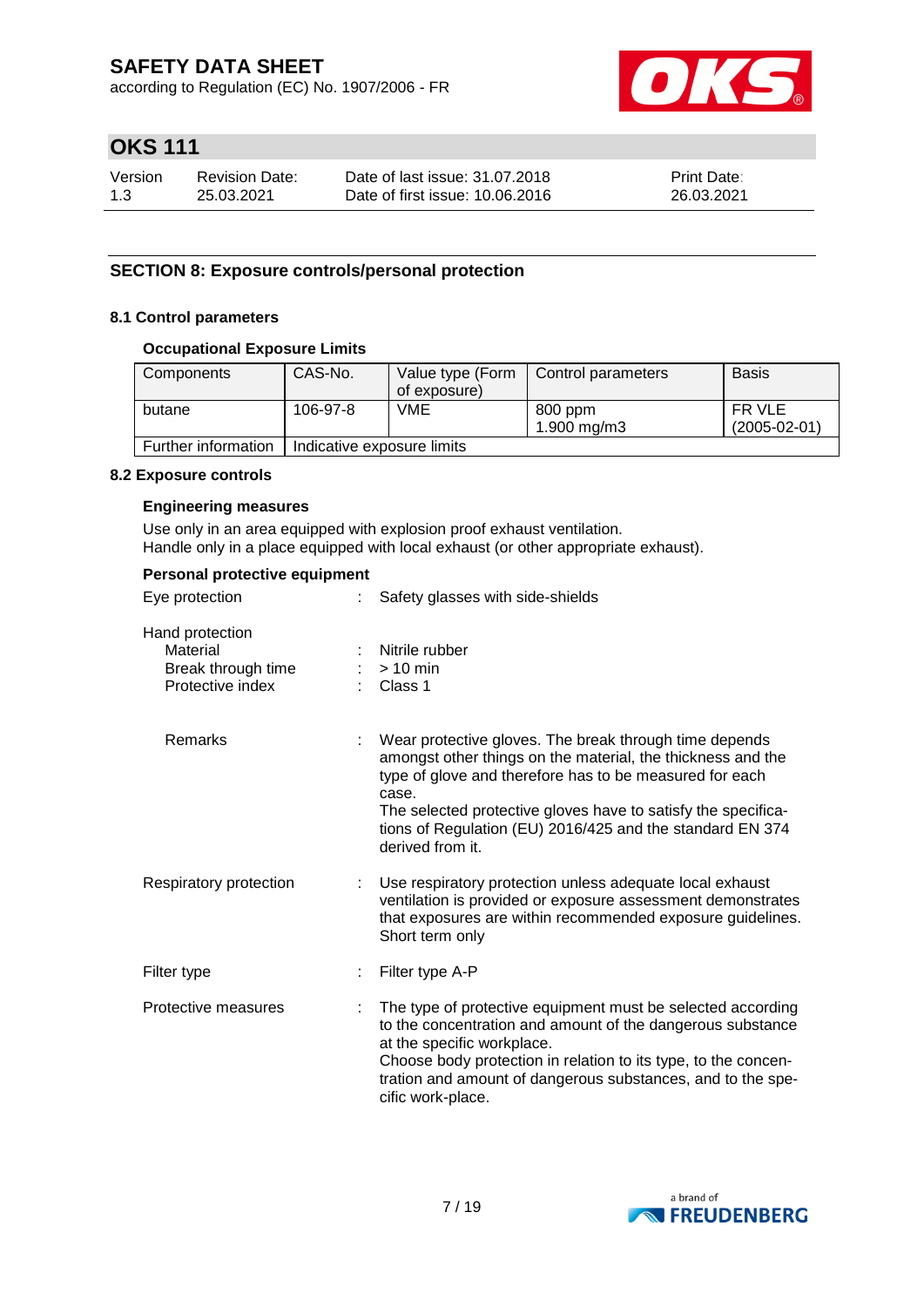according to Regulation (EC) No. 1907/2006 - FR



# **OKS 111**

| Version | <b>Revision Date:</b> | Date of last issue: 31.07.2018  | <b>Print Date:</b> |
|---------|-----------------------|---------------------------------|--------------------|
| 1.3     | 25.03.2021            | Date of first issue: 10.06.2016 | 26.03.2021         |

## **SECTION 9: Physical and chemical properties**

### **9.1 Information on basic physical and chemical properties**

| Appearance                                                         |                  | aerosol                                                                 |
|--------------------------------------------------------------------|------------------|-------------------------------------------------------------------------|
| Colour                                                             |                  | black                                                                   |
| Odour                                                              |                  | characteristic                                                          |
| <b>Odour Threshold</b>                                             | ÷.               | No data available                                                       |
|                                                                    |                  |                                                                         |
| рH                                                                 |                  | Not applicable                                                          |
| Melting point/range                                                | t.               | No data available                                                       |
| Boiling point/boiling range                                        | t.               | $-161$ °C<br>(1.013 hPa)                                                |
| Flash point                                                        | t.               | $-60 °C$<br>Method: Abel-Pensky                                         |
| Evaporation rate                                                   |                  | No data available                                                       |
| Flammability (solid, gas)                                          | $\mathbb{Z}^n$ . | Extremely flammable aerosol.                                            |
| Upper explosion limit / Upper : $10,9\%$ (V)<br>flammability limit |                  |                                                                         |
| Lower explosion limit / Lower : 0,9 %(V)<br>flammability limit     |                  |                                                                         |
| Vapour pressure                                                    | t.               | 3.800 hPa (20 °C)                                                       |
| Relative vapour density                                            |                  | No data available                                                       |
| Relative density                                                   |                  | $0,77$ (20 °C)<br>Reference substance: Water<br>The value is calculated |
| Density                                                            |                  | $0,77$ g/cm3<br>(20 °C)                                                 |
| <b>Bulk density</b>                                                |                  | No data available                                                       |
| Solubility(ies)<br>Water solubility                                |                  | insoluble                                                               |
| Solubility in other solvents :                                     |                  | No data available                                                       |
| Partition coefficient: n-                                          |                  | No data available                                                       |

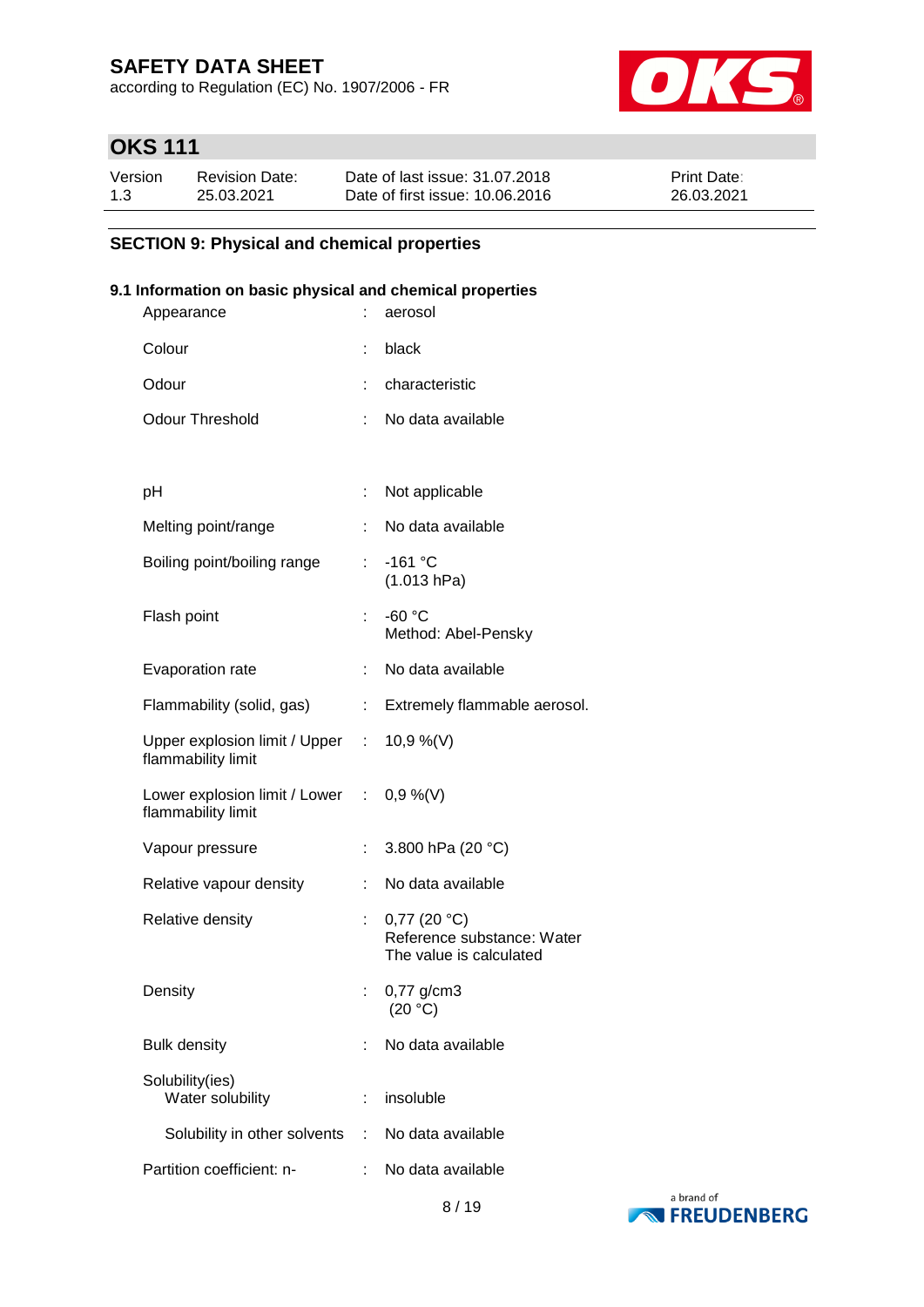according to Regulation (EC) No. 1907/2006 - FR



## **OKS 111**

| Version<br>1.3 | <b>Revision Date:</b><br>25.03.2021        |    | Date of last issue: 31.07.2018<br>Date of first issue: 10.06.2016 | Print Date:<br>26.03.2021 |
|----------------|--------------------------------------------|----|-------------------------------------------------------------------|---------------------------|
|                | octanol/water                              |    |                                                                   |                           |
|                | Auto-ignition temperature                  | ÷  | No data available                                                 |                           |
|                | Decomposition temperature                  | ÷  | No data available                                                 |                           |
|                | Viscosity<br>Viscosity, dynamic            | ÷  | No data available                                                 |                           |
|                | Viscosity, kinematic                       | ÷. | $<$ 20,5 mm2/s (40 °C)                                            |                           |
|                | <b>Explosive properties</b>                |    | Not explosive                                                     |                           |
|                | Oxidizing properties                       |    | No data available                                                 |                           |
|                | 9.2 Other information<br>Sublimation point |    | No data available                                                 |                           |
|                | Metal corrosion rate                       |    | Not corrosive to metals                                           |                           |
|                | Self-ignition                              |    | No data available                                                 |                           |

### **SECTION 10: Stability and reactivity**

### **10.1 Reactivity**

No hazards to be specially mentioned.

### **10.2 Chemical stability**

Stable under normal conditions.

#### **10.3 Possibility of hazardous reactions**

Hazardous reactions : No dangerous reaction known under conditions of normal use.

### **10.4 Conditions to avoid**

Conditions to avoid : Heat, flames and sparks.

#### **10.5 Incompatible materials**

Materials to avoid : Oxidizing agents

### **10.6 Hazardous decomposition products**

No decomposition if stored and applied as directed.

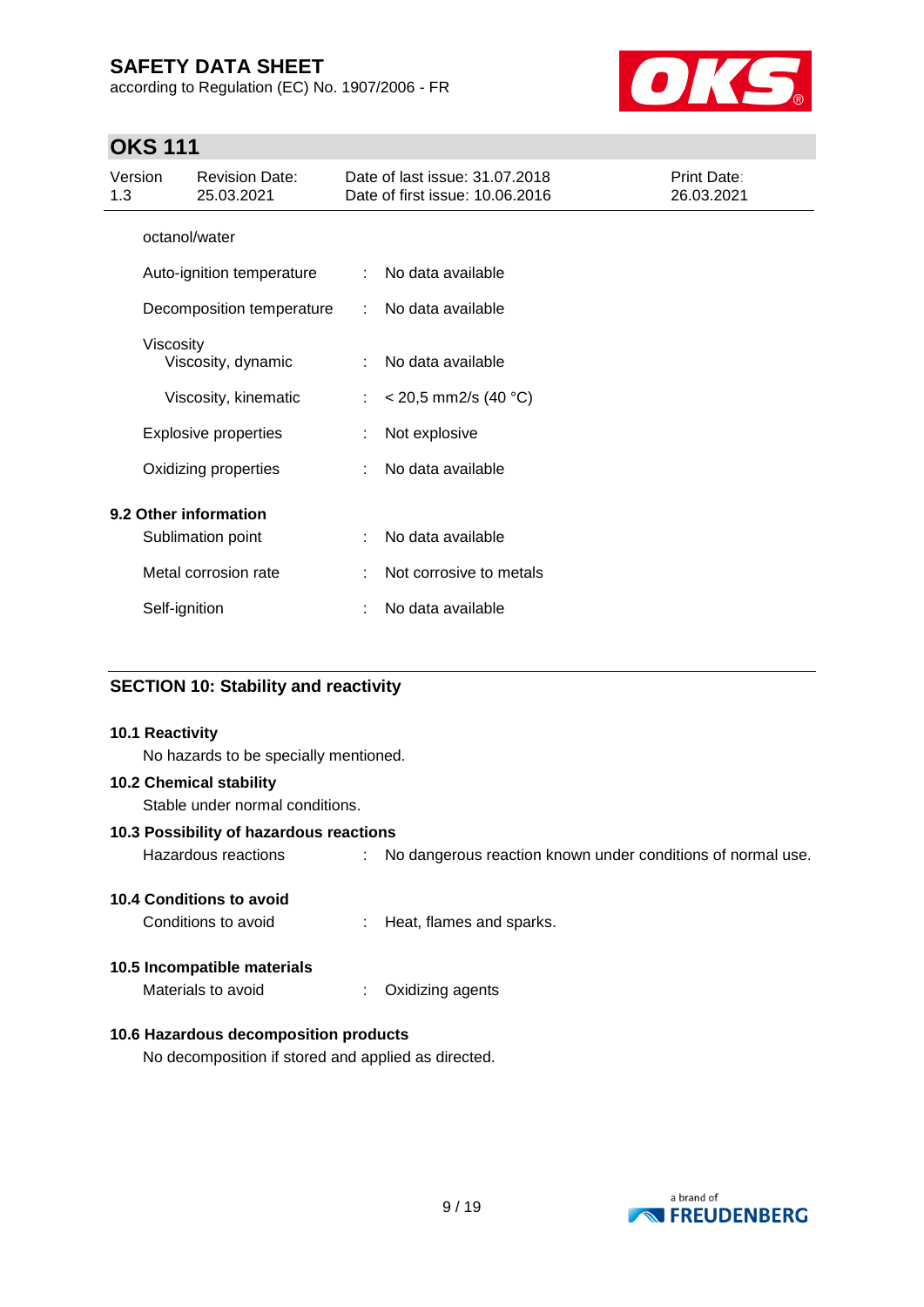according to Regulation (EC) No. 1907/2006 - FR



# **OKS 111**

| Version | <b>Revision Date:</b> | Date of last issue: 31.07.2018  | <b>Print Date:</b> |
|---------|-----------------------|---------------------------------|--------------------|
| 1.3     | 25.03.2021            | Date of first issue: 10.06.2016 | 26.03.2021         |

## **SECTION 11: Toxicological information**

## **11.1 Information on toxicological effects**

**Acute toxicity**

|--|

| Acute oral toxicity                                  |                           | Remarks: Effects due to ingestion may include:                                                                                                                               |
|------------------------------------------------------|---------------------------|------------------------------------------------------------------------------------------------------------------------------------------------------------------------------|
|                                                      |                           | Symptoms: Central nervous system depression                                                                                                                                  |
| Acute inhalation toxicity                            | ÷.                        | Remarks: Respiration of solvent vapour may cause dizziness.                                                                                                                  |
|                                                      |                           | Symptoms: Inhalation may provoke the following symptoms:,<br>Respiratory disorder, Dizziness, Drowsiness, Vomiting, Fa-<br>tigue, Vertigo, Central nervous system depression |
| Acute dermal toxicity                                |                           | Remarks: Prolonged or repeated skin contact with liquid may<br>cause defatting resulting in drying, redness and possible blis-<br>tering.                                    |
|                                                      |                           | Symptoms: Skin disorders                                                                                                                                                     |
| Components:                                          |                           |                                                                                                                                                                              |
| Hydrocarbons, C7-C9, n-alkanes, isoalkanes, cyclics: |                           |                                                                                                                                                                              |
| Acute oral toxicity                                  |                           | LD50 Oral (Rat): $> 5.000$ mg/kg                                                                                                                                             |
| isobutane:                                           |                           |                                                                                                                                                                              |
| Acute inhalation toxicity                            | $\mathbb{R}^{\mathbb{Z}}$ | LC50 (Rat): 658 mg/l<br>Exposure time: 4 h<br>Test atmosphere: gas                                                                                                           |
| butane:                                              |                           |                                                                                                                                                                              |
| Acute inhalation toxicity                            | $\mathbb{Z}^{\mathbb{Z}}$ | LC50 (Rat): 658 mg/l<br>Exposure time: 4 h<br>Test atmosphere: gas                                                                                                           |
| <b>Skin corrosion/irritation</b>                     |                           |                                                                                                                                                                              |
| <b>Product:</b>                                      |                           |                                                                                                                                                                              |
| Remarks                                              |                           | This information is not available.                                                                                                                                           |
| Components:                                          |                           |                                                                                                                                                                              |
| Hydrocarbons, C7-C9, n-alkanes, isoalkanes, cyclics: |                           |                                                                                                                                                                              |
| Result                                               |                           | Repeated exposure may cause skin dryness or cracking.                                                                                                                        |

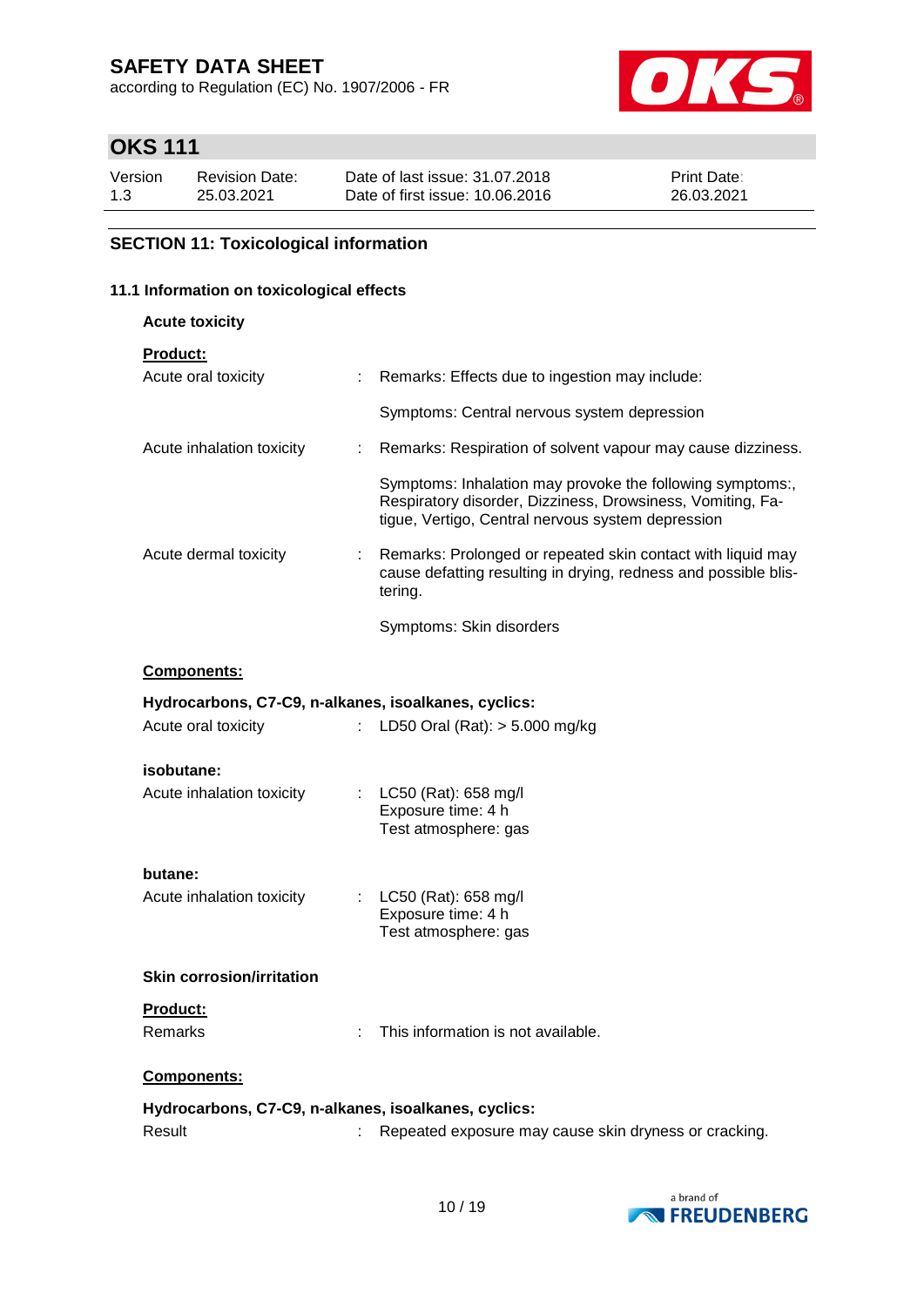according to Regulation (EC) No. 1907/2006 - FR



## **OKS 111**

| Version<br>1.3             | <b>Revision Date:</b><br>Date of last issue: 31.07.2018<br>25.03.2021<br>Date of first issue: 10.06.2016 |                                                           | Print Date:<br>26.03.2021 |  |  |
|----------------------------|----------------------------------------------------------------------------------------------------------|-----------------------------------------------------------|---------------------------|--|--|
|                            | Serious eye damage/eye irritation                                                                        |                                                           |                           |  |  |
| Product:<br>Remarks        |                                                                                                          | Contact with eyes may cause irritation.                   |                           |  |  |
|                            | <b>Respiratory or skin sensitisation</b>                                                                 |                                                           |                           |  |  |
| Product:                   |                                                                                                          |                                                           |                           |  |  |
| <b>Remarks</b>             |                                                                                                          | This information is not available.<br>÷.                  |                           |  |  |
|                            | <b>Germ cell mutagenicity</b>                                                                            |                                                           |                           |  |  |
| <b>Product:</b>            |                                                                                                          |                                                           |                           |  |  |
|                            | Genotoxicity in vitro                                                                                    | : Remarks: No data available                              |                           |  |  |
|                            | Genotoxicity in vivo                                                                                     | Remarks: No data available                                |                           |  |  |
|                            | Carcinogenicity                                                                                          |                                                           |                           |  |  |
| <b>Product:</b><br>Remarks |                                                                                                          | No data available<br>÷                                    |                           |  |  |
|                            | <b>Reproductive toxicity</b>                                                                             |                                                           |                           |  |  |
| <b>Product:</b>            | Effects on fertility                                                                                     | Remarks: No data available<br>$\mathbb{Z}^{\mathbb{Z}^n}$ |                           |  |  |
| ment                       | Effects on foetal develop-                                                                               | : Remarks: No data available                              |                           |  |  |
|                            | <b>STOT - single exposure</b>                                                                            |                                                           |                           |  |  |
|                            | <b>Components:</b>                                                                                       |                                                           |                           |  |  |
|                            |                                                                                                          | Hydrocarbons, C7-C9, n-alkanes, isoalkanes, cyclics:      |                           |  |  |
|                            | Assessment                                                                                               | May cause drowsiness or dizziness.                        |                           |  |  |
|                            | <b>Repeated dose toxicity</b>                                                                            |                                                           |                           |  |  |
| <b>Product:</b>            |                                                                                                          |                                                           |                           |  |  |
| Remarks                    |                                                                                                          | This information is not available.                        |                           |  |  |
|                            | <b>Aspiration toxicity</b>                                                                               |                                                           |                           |  |  |
| Product:                   | May be fatal if swallowed and enters airways.                                                            |                                                           |                           |  |  |
|                            | May be fatal if swallowed and enters airways.                                                            |                                                           |                           |  |  |

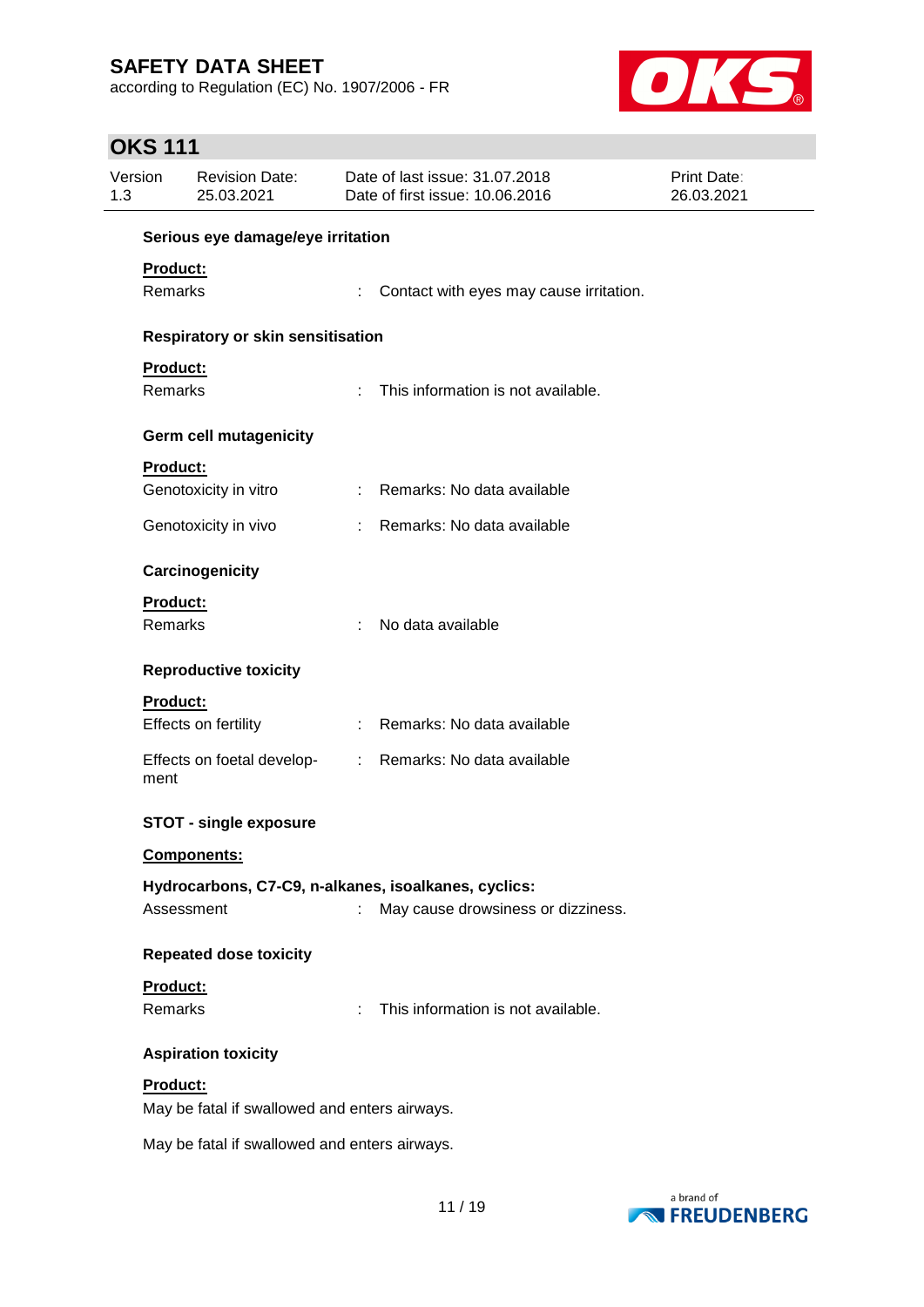according to Regulation (EC) No. 1907/2006 - FR



## **OKS 111**

| Version | Revision Date: | Date of last issue: 31,07,2018  | <b>Print Date:</b> |
|---------|----------------|---------------------------------|--------------------|
| 1.3     | 25.03.2021     | Date of first issue: 10.06.2016 | 26.03.2021         |

### **Components:**

### **Hydrocarbons, C7-C9, n-alkanes, isoalkanes, cyclics:**

May be fatal if swallowed and enters airways.

### **Further information**

### **Product:**

Remarks : Information given is based on data on the components and the toxicology of similar products.

### **SECTION 12: Ecological information**

### **12.1 Toxicity**

| <b>Product:</b>                                                                     |                                                                                                           |
|-------------------------------------------------------------------------------------|-----------------------------------------------------------------------------------------------------------|
| Toxicity to fish                                                                    | : Remarks: Toxic to aquatic organisms, may cause long-term<br>adverse effects in the aquatic environment. |
| Toxicity to daphnia and other : Remarks: No data available<br>aquatic invertebrates |                                                                                                           |
| Toxicity to algae/aquatic<br>plants                                                 | : Remarks: No data available                                                                              |
| Toxicity to microorganisms                                                          | Remarks: No data available                                                                                |

### **Components:**

**Hydrocarbons, C7-C9, n-alkanes, isoalkanes, cyclics:**

**Ecotoxicology Assessment** Chronic aquatic toxicity : Toxic to aquatic life with long lasting effects.

### **12.2 Persistence and degradability**

### **Product:**

| Biodegradability                                                | Remarks: No data available |
|-----------------------------------------------------------------|----------------------------|
| Physico-chemical removabil- : Remarks: No data available<br>ity |                            |

### **Components:**

| Hydrocarbons, C7-C9, n-alkanes, isoalkanes, cyclics: |                                |
|------------------------------------------------------|--------------------------------|
| Biodegradability                                     | Result: Readily biodegradable. |

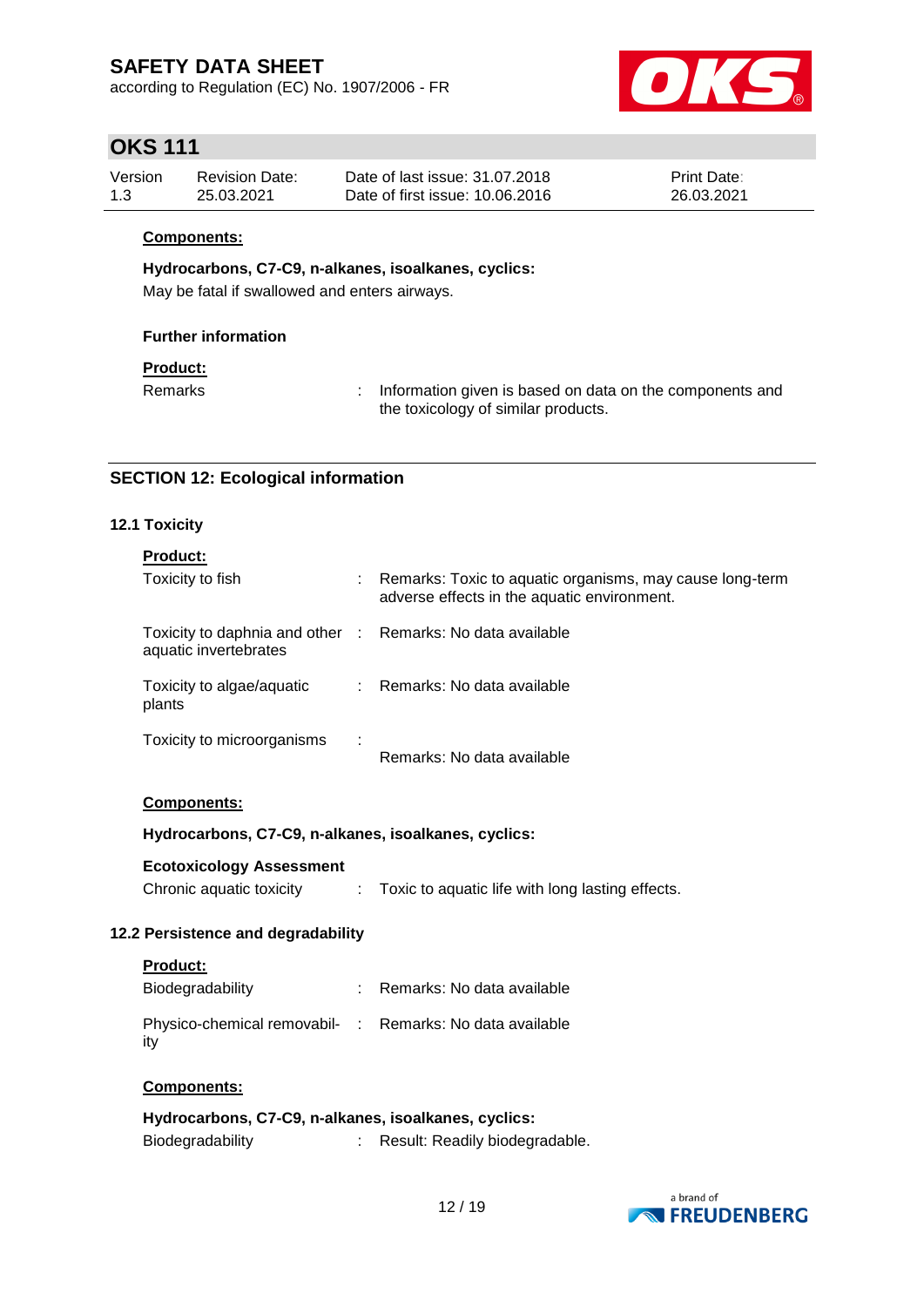according to Regulation (EC) No. 1907/2006 - FR



# **OKS 111**

| Version<br>1.3  | <b>Revision Date:</b><br>25.03.2021                |    | Date of last issue: 31.07.2018<br>Date of first issue: 10.06.2016                                                                                                                                                       | Print Date:<br>26.03.2021 |
|-----------------|----------------------------------------------------|----|-------------------------------------------------------------------------------------------------------------------------------------------------------------------------------------------------------------------------|---------------------------|
|                 | 12.3 Bioaccumulative potential                     |    |                                                                                                                                                                                                                         |                           |
| Product:        |                                                    |    |                                                                                                                                                                                                                         |                           |
|                 | Bioaccumulation                                    | ÷. | Remarks: This mixture contains no substance considered to<br>be persistent, bioaccumulating and toxic (PBT).<br>This mixture contains no substance considered to be very<br>persistent and very bioaccumulating (vPvB). |                           |
|                 | Components:                                        |    |                                                                                                                                                                                                                         |                           |
|                 |                                                    |    | Hydrocarbons, C7-C9, n-alkanes, isoalkanes, cyclics:                                                                                                                                                                    |                           |
|                 | <b>Bioaccumulation</b>                             |    | Remarks: Not applicable                                                                                                                                                                                                 |                           |
|                 | Partition coefficient: n-<br>octanol/water         | ÷  | Remarks: No data available                                                                                                                                                                                              |                           |
| propane:        |                                                    |    |                                                                                                                                                                                                                         |                           |
|                 | Partition coefficient: n-<br>octanol/water         | ÷  | log Pow: 2,36                                                                                                                                                                                                           |                           |
|                 | isobutane:                                         |    |                                                                                                                                                                                                                         |                           |
|                 | Partition coefficient: n-<br>octanol/water         |    | log Pow: 2,88<br>Method: OECD Test Guideline 107                                                                                                                                                                        |                           |
| butane:         |                                                    |    |                                                                                                                                                                                                                         |                           |
|                 | Partition coefficient: n-<br>octanol/water         |    | log Pow: 2,89<br>Method: OECD Test Guideline 107                                                                                                                                                                        |                           |
|                 | 12.4 Mobility in soil                              |    |                                                                                                                                                                                                                         |                           |
| <b>Product:</b> |                                                    |    |                                                                                                                                                                                                                         |                           |
| Mobility        |                                                    |    | Remarks: No data available                                                                                                                                                                                              |                           |
|                 | Distribution among environ-<br>mental compartments |    | Remarks: No data available                                                                                                                                                                                              |                           |
|                 | 12.5 Results of PBT and vPvB assessment            |    |                                                                                                                                                                                                                         |                           |
| Product:        |                                                    |    |                                                                                                                                                                                                                         |                           |
|                 | Assessment                                         |    | This substance/mixture contains no components considered<br>to be either persistent, bioaccumulative and toxic (PBT), or<br>very persistent and very bioaccumulative (vPvB) at levels of<br>0.1% or higher              |                           |
|                 | 12.6 Other adverse effects                         |    |                                                                                                                                                                                                                         |                           |
| Product:        |                                                    |    |                                                                                                                                                                                                                         |                           |



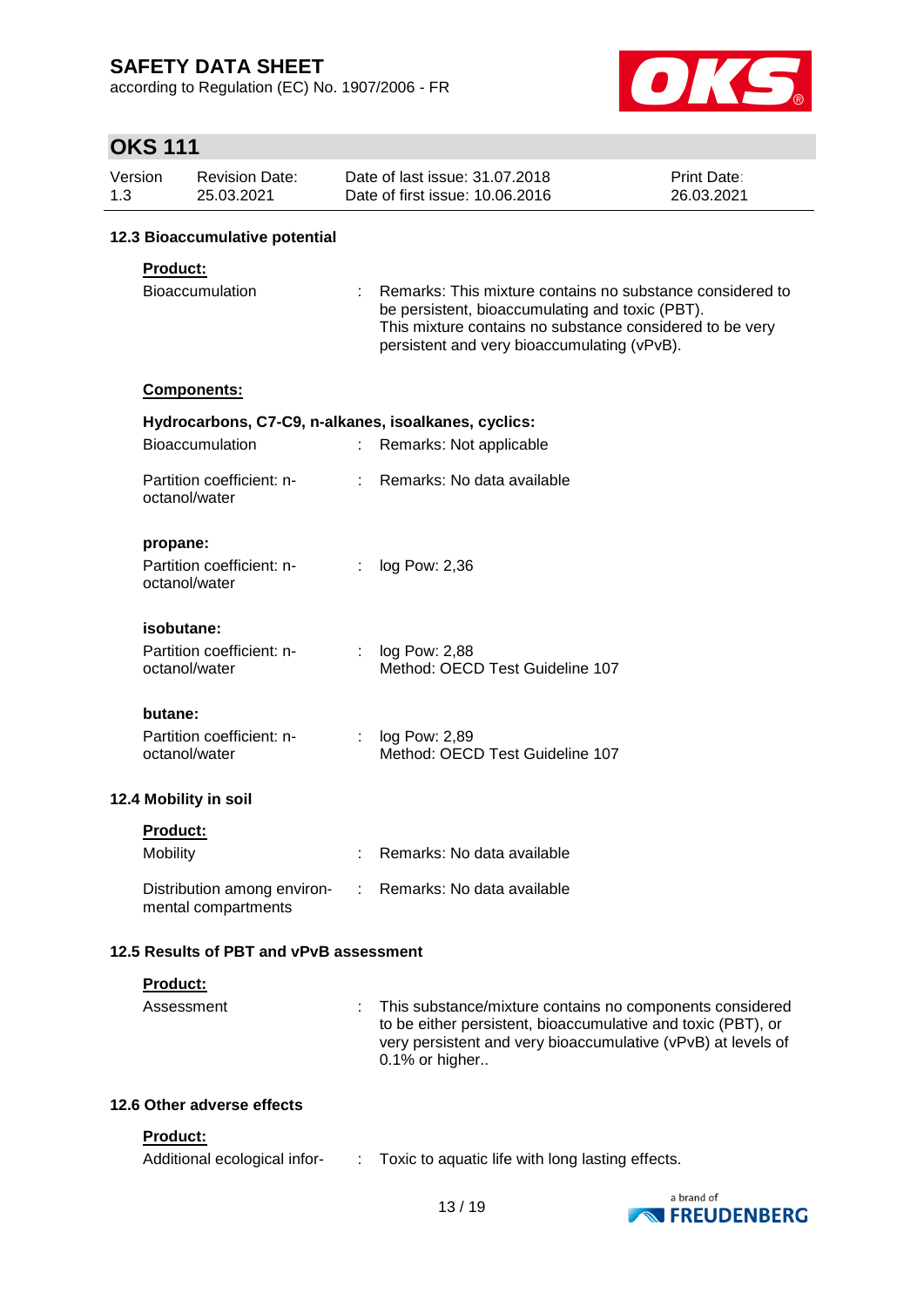according to Regulation (EC) No. 1907/2006 - FR



# **OKS 111**

| Version | <b>Revision Date:</b> | Date of last issue: 31.07.2018  | <b>Print Date:</b> |
|---------|-----------------------|---------------------------------|--------------------|
| 1.3     | 25.03.2021            | Date of first issue: 10.06.2016 | 26.03.2021         |

mation

### **SECTION 13: Disposal considerations**

| 13.1 Waste treatment methods |   |                                                                                                                                                                                                                     |
|------------------------------|---|---------------------------------------------------------------------------------------------------------------------------------------------------------------------------------------------------------------------|
| Product                      | ÷ | Do not dispose of with domestic refuse.<br>Dispose of as hazardous waste in compliance with local and<br>national regulations.                                                                                      |
|                              |   | Waste codes should be assigned by the user based on the<br>application for which the product was used.                                                                                                              |
| Contaminated packaging       |   | Packaging that is not properly emptied must be disposed of as<br>the unused product.<br>Offer empty spray cans to an established disposal company.<br>Pressurized container: Do not pierce or burn, even after use. |
|                              |   | The following Waste Codes are only suggestions:                                                                                                                                                                     |
| Waste Code                   | ÷ | unused product, packagings not completely emptied<br>16 05 04*, gases in pressure containers (including halons)<br>containing hazardous substances                                                                  |

## **SECTION 14: Transport information**

| 14.1 UN number                  |    |                                                                          |
|---------------------------------|----|--------------------------------------------------------------------------|
| <b>ADN</b>                      |    | $:$ UN 1950                                                              |
| <b>ADR</b>                      | ÷. | <b>UN 1950</b>                                                           |
| <b>RID</b>                      | t. | <b>UN 1950</b>                                                           |
| <b>IMDG</b>                     | t. | <b>UN 1950</b>                                                           |
| <b>IATA</b>                     | ÷. | <b>UN 1950</b>                                                           |
| 14.2 UN proper shipping name    |    |                                                                          |
| <b>ADN</b>                      | ÷  | <b>AEROSOLS</b>                                                          |
| <b>ADR</b>                      | ÷  | <b>AEROSOLS</b>                                                          |
| <b>RID</b>                      | ÷  | <b>AEROSOLS</b>                                                          |
| <b>IMDG</b>                     | ÷  | <b>AEROSOLS</b><br>(Hydrocarbons, C7-C9, n-alkanes, isoalkanes, cyclics) |
| <b>IATA</b>                     | ÷  | Aerosols, flammable                                                      |
| 14.3 Transport hazard class(es) |    |                                                                          |
| <b>ADN</b>                      | ÷  | 2                                                                        |

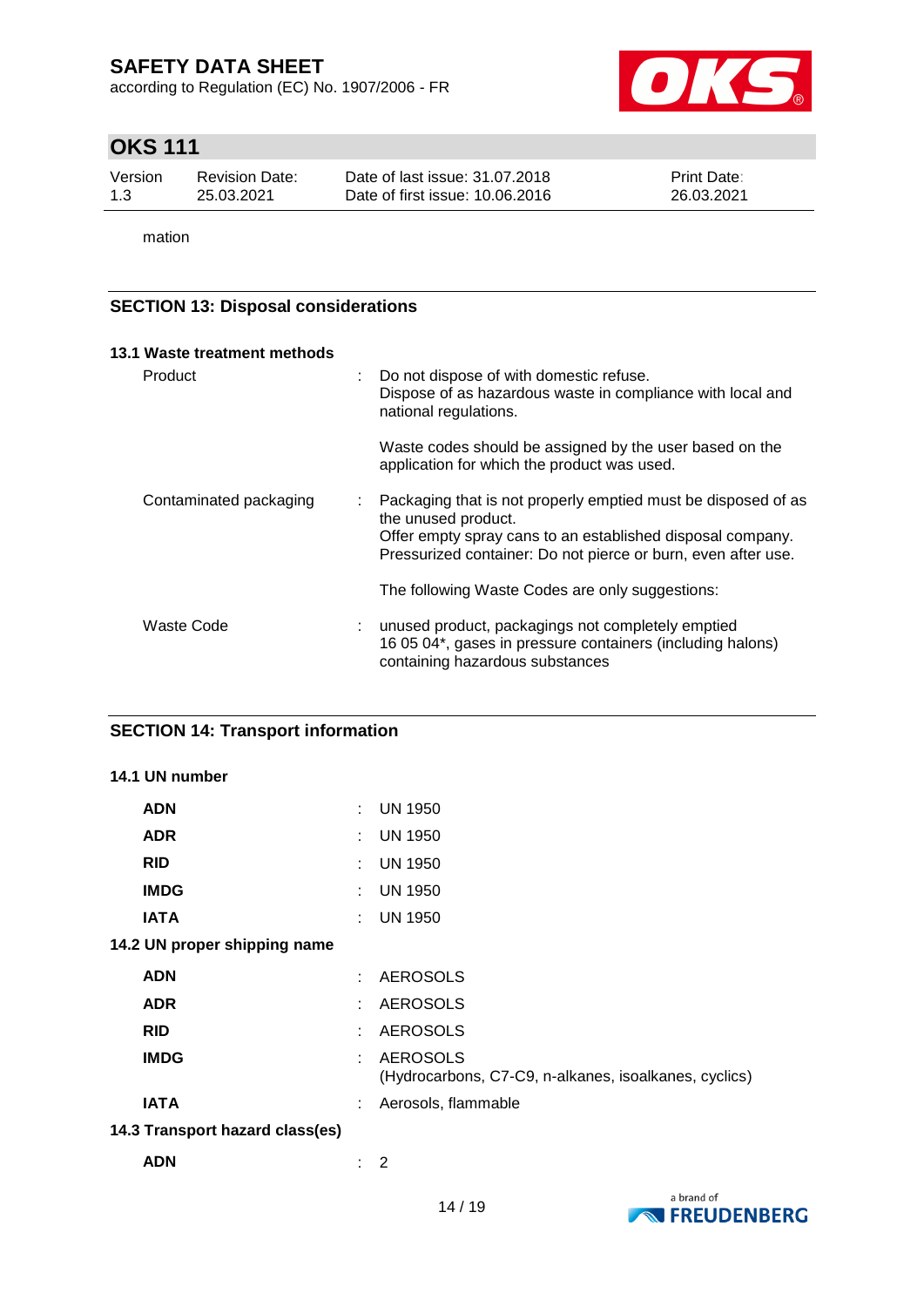according to Regulation (EC) No. 1907/2006 - FR



# **OKS 111**

| 1.3 | Version                           | <b>Revision Date:</b><br>25.03.2021                          |                           | Date of last issue: 31.07.2018<br>Date of first issue: 10.06.2016 | Print Date:<br>26.03.2021 |  |
|-----|-----------------------------------|--------------------------------------------------------------|---------------------------|-------------------------------------------------------------------|---------------------------|--|
|     |                                   |                                                              |                           |                                                                   |                           |  |
|     | <b>ADR</b>                        |                                                              | $\mathbb{R}^{\mathbb{Z}}$ | $\overline{2}$                                                    |                           |  |
|     | <b>RID</b>                        |                                                              |                           | 2                                                                 |                           |  |
|     | <b>IMDG</b>                       |                                                              | ÷.                        | 2.1                                                               |                           |  |
|     | <b>IATA</b>                       |                                                              |                           | 2.1                                                               |                           |  |
|     |                                   | 14.4 Packing group                                           |                           |                                                                   |                           |  |
|     | <b>ADN</b>                        |                                                              |                           |                                                                   |                           |  |
|     |                                   | Packing group<br><b>Classification Code</b>                  | ÷.                        | Not assigned by regulation<br>5F                                  |                           |  |
|     | Labels                            |                                                              |                           | 2.1                                                               |                           |  |
|     | <b>ADR</b>                        |                                                              |                           |                                                                   |                           |  |
|     |                                   | Packing group                                                |                           | Not assigned by regulation<br>5F                                  |                           |  |
|     | Labels                            | <b>Classification Code</b>                                   |                           | 2.1                                                               |                           |  |
|     |                                   | Tunnel restriction code                                      |                           | (D)                                                               |                           |  |
|     | <b>RID</b>                        |                                                              |                           |                                                                   |                           |  |
|     |                                   | Packing group                                                |                           | Not assigned by regulation                                        |                           |  |
|     |                                   | <b>Classification Code</b><br>Hazard Identification Number : |                           | 5F<br>23                                                          |                           |  |
|     | Labels                            |                                                              |                           | 2.1                                                               |                           |  |
|     | <b>IMDG</b>                       |                                                              |                           |                                                                   |                           |  |
|     | Labels                            | Packing group                                                | $\mathbb{Z}^{n+1}$        | Not assigned by regulation                                        |                           |  |
|     | EmS Code                          |                                                              |                           | 2.1<br>F-D, S-U                                                   |                           |  |
|     |                                   | <b>IATA (Cargo)</b>                                          |                           |                                                                   |                           |  |
|     |                                   | Packing instruction (cargo                                   |                           | 203                                                               |                           |  |
|     | aircraft)                         |                                                              |                           |                                                                   |                           |  |
|     |                                   | Packing instruction (LQ)<br>Packing group                    |                           | Y203<br>Not assigned by regulation                                |                           |  |
|     | Labels                            |                                                              |                           | <b>Flammable Gas</b>                                              |                           |  |
|     |                                   | <b>IATA (Passenger)</b>                                      |                           |                                                                   |                           |  |
|     |                                   | Packing instruction (passen-                                 | ÷                         | 203                                                               |                           |  |
|     | ger aircraft)                     | Packing instruction (LQ)                                     |                           | Y203                                                              |                           |  |
|     |                                   | Packing group                                                |                           | Not assigned by regulation                                        |                           |  |
|     | Labels                            |                                                              |                           | <b>Flammable Gas</b>                                              |                           |  |
|     | <b>14.5 Environmental hazards</b> |                                                              |                           |                                                                   |                           |  |
|     | <b>ADN</b>                        | Environmentally hazardous                                    |                           | yes                                                               |                           |  |
|     | <b>ADR</b>                        | Environmentally hazardous                                    |                           | yes                                                               |                           |  |
|     | <b>RID</b>                        | Environmentally hazardous                                    |                           | yes                                                               |                           |  |
|     | <b>IMDG</b>                       | Marine pollutant                                             |                           | yes                                                               |                           |  |

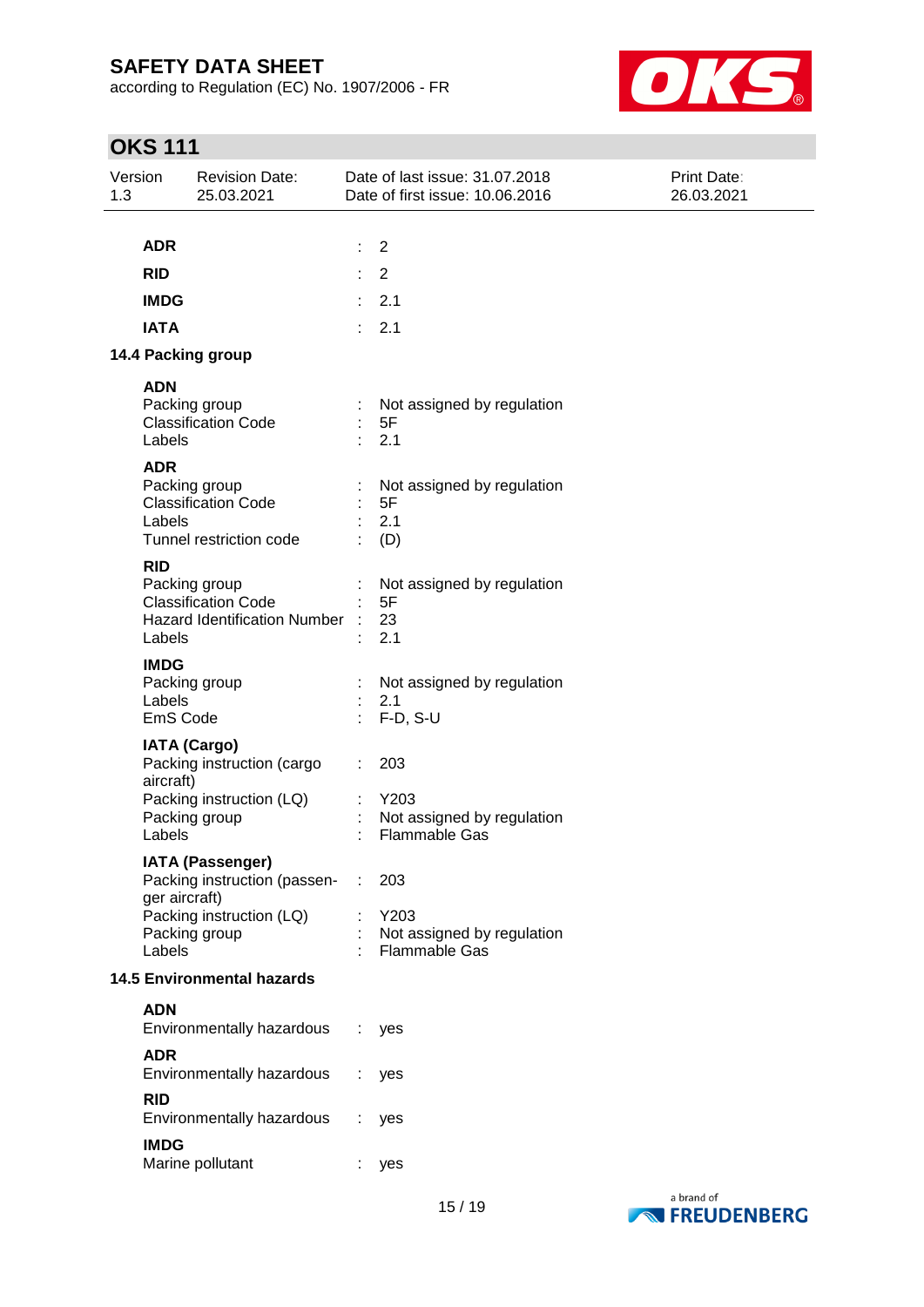according to Regulation (EC) No. 1907/2006 - FR



## **OKS 111**

| Version | <b>Revision Date:</b> | Date of last issue: 31.07.2018  | <b>Print Date:</b> |
|---------|-----------------------|---------------------------------|--------------------|
| 1.3     | 25.03.2021            | Date of first issue: 10.06.2016 | 26.03.2021         |

### **IATA (Passenger)**

Environmentally hazardous : no **IATA (Cargo)**

Environmentally hazardous : no

### **14.6 Special precautions for user**

The transport classification(s) provided herein are for informational purposes only, and solely based upon the properties of the unpackaged material as it is described within this Safety Data Sheet. Transportation classifications may vary by mode of transportation, package sizes, and variations in regional or country regulations.

### **14.7 Transport in bulk according to Annex II of Marpol and the IBC Code**

Remarks : Not applicable for product as supplied.

### **SECTION 15: Regulatory information**

#### **15.1 Safety, health and environmental regulations/legislation specific for the substance or mixture**

| REACH - Candidate List of Substances of Very High<br>Concern for Authorisation (Article 59).                                                         |    | This product does not contain sub-<br>stances of very high concern (Regu-<br>lation (EC) No 1907/2006 (REACH),<br>Article 57). |
|------------------------------------------------------------------------------------------------------------------------------------------------------|----|--------------------------------------------------------------------------------------------------------------------------------|
| REACH - List of substances subject to authorisation<br>(Annex XIV)                                                                                   |    | Not applicable                                                                                                                 |
| Regulation (EC) No 1005/2009 on substances that de-<br>plete the ozone layer                                                                         |    | : Not applicable                                                                                                               |
| Regulation (EU) 2019/1021 on persistent organic pollu-<br>tants (recast)                                                                             | ÷. | Not applicable                                                                                                                 |
| Regulation (EC) No 649/2012 of the European Parlia-<br>ment and the Council concerning the export and import<br>of dangerous chemicals               | ÷. | Not applicable                                                                                                                 |
| REACH - Restrictions on the manufacture, placing on<br>the market and use of certain dangerous substances,<br>preparations and articles (Annex XVII) |    | Not applicable                                                                                                                 |
| P <sub>2</sub>                                                                                                                                       |    |                                                                                                                                |

Seveso III: Directive 2012/18/EU of the European Parliament and of the Council on the control of major-accident hazards involving dangerous substances.<br>E2 ENVIRONMENTAL **ENVIRONMENTAL** HAZARDS

| 18 | Liquefied extremely flam- |
|----|---------------------------|
|    | mable gases (including    |
|    | LPG) and natural gas      |

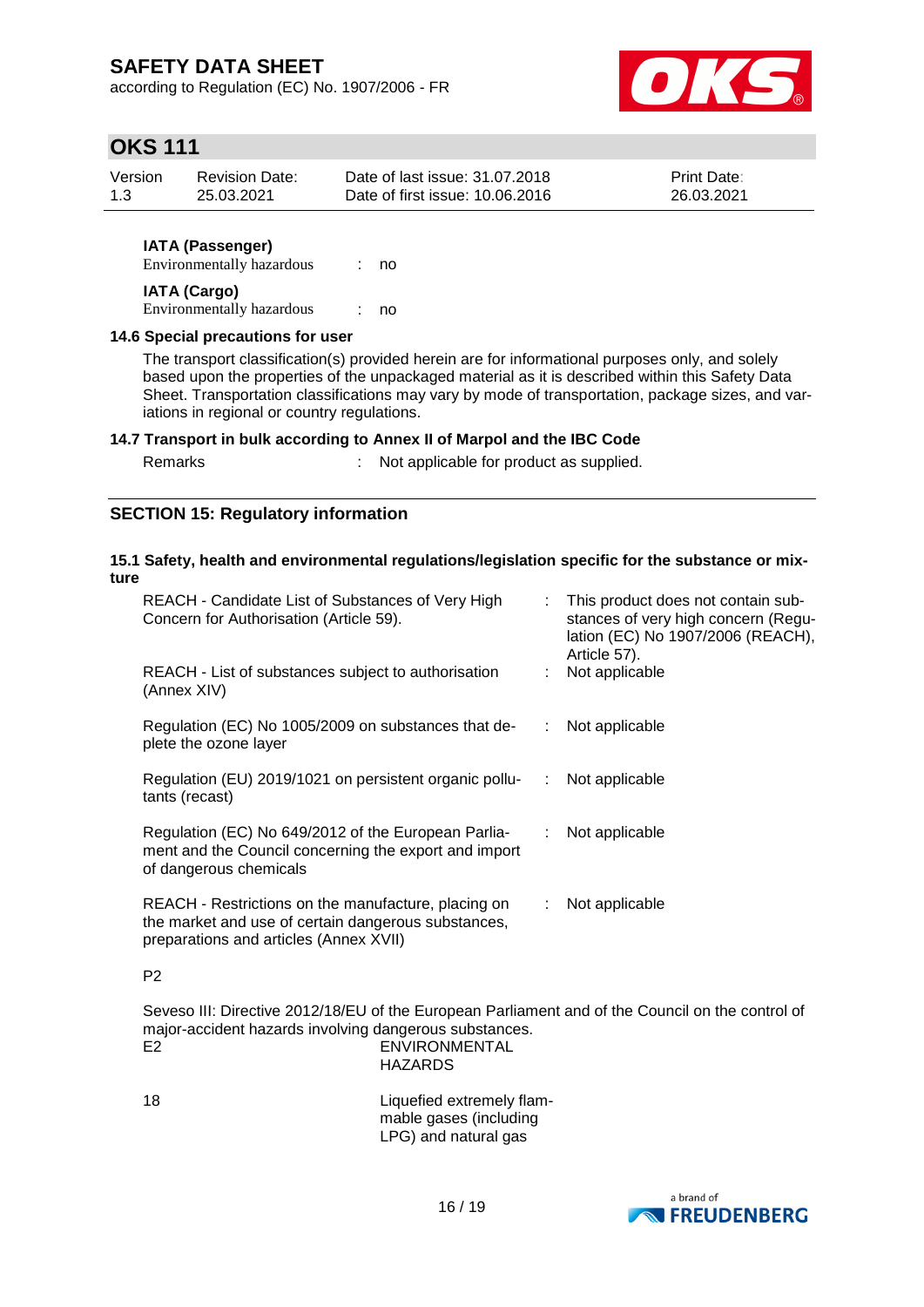according to Regulation (EC) No. 1907/2006 - FR



## **OKS 111**

| Version<br>1.3 |     | <b>Revision Date:</b><br>25.03.2021                                                            |    | Date of last issue: 31.07.2018<br>Date of first issue: 10.06.2016                                                                                                      | <b>Print Date:</b><br>26.03.2021 |
|----------------|-----|------------------------------------------------------------------------------------------------|----|------------------------------------------------------------------------------------------------------------------------------------------------------------------------|----------------------------------|
|                | P3b |                                                                                                |    | <b>FLAMMABLE AEROSOLS</b>                                                                                                                                              |                                  |
|                |     | Occupational Illnesses (R-<br>461-3, France)                                                   |    | 84, 36                                                                                                                                                                 |                                  |
|                |     | Reinforced medical supervi-<br>sion (R4624-18)                                                 |    | This product requires a reinforced medical supervision under<br>Article R4624-18 (Labour Code)                                                                         |                                  |
|                |     | Installations classified for the<br>protection of the environment<br>(Environment Code R511-9) | ÷. | 4321, 1421, 4511, 4734, 4718                                                                                                                                           |                                  |
|                |     | Volatile organic compounds                                                                     |    | Directive 2010/75/EU of 24 November 2010 on industrial<br>emissions (integrated pollution prevention and control)<br>Volatile organic compounds (VOC) content: 81,12 % |                                  |

#### **Other regulations:**

Take note of Directive 94/33/EC on the protection of young people at work or stricter national regulations, where applicable.

### **15.2 Chemical safety assessment**

This information is not available.

### **SECTION 16: Other information**

#### **Full text of H-Statements**

| H <sub>220</sub> | Extremely flammable gas.                              |
|------------------|-------------------------------------------------------|
| H <sub>225</sub> | : Highly flammable liquid and vapour.                 |
| H <sub>280</sub> | : Contains gas under pressure; may explode if heated. |
| H <sub>304</sub> | : May be fatal if swallowed and enters airways.       |
| H336             | : May cause drowsiness or dizziness.                  |
| H411             | : Toxic to aquatic life with long lasting effects.    |

### **Full text of other abbreviations**

| Note C               | Some organic substances may be marketed either in a specif-<br>ic isomeric form or as a mixture of several isomers. In this<br>case the supplier must state on the label whether the sub-<br>stance is a specific isomer or a mixture of isomers.                                                                                                                                                                                                                                                                        |
|----------------------|--------------------------------------------------------------------------------------------------------------------------------------------------------------------------------------------------------------------------------------------------------------------------------------------------------------------------------------------------------------------------------------------------------------------------------------------------------------------------------------------------------------------------|
| Note $U$ (table 3.1) | When put on the market gases have to be classified as "Gas-<br>es under pressure", in one of the groups compressed gas,<br>liquefied gas, refrigerated liquefied gas or dissolved gas. The<br>group depends on the physical state in which the gas is pack-<br>aged and therefore has to be assigned case by case. The<br>following codes are assigned: Press. Gas (Comp.) Press. Gas<br>(Liq.) Press. Gas (Ref. Liq.) Press. Gas (Diss.) Aerosols shall<br>not be classified as gases under pressure (See Annex I, Part |

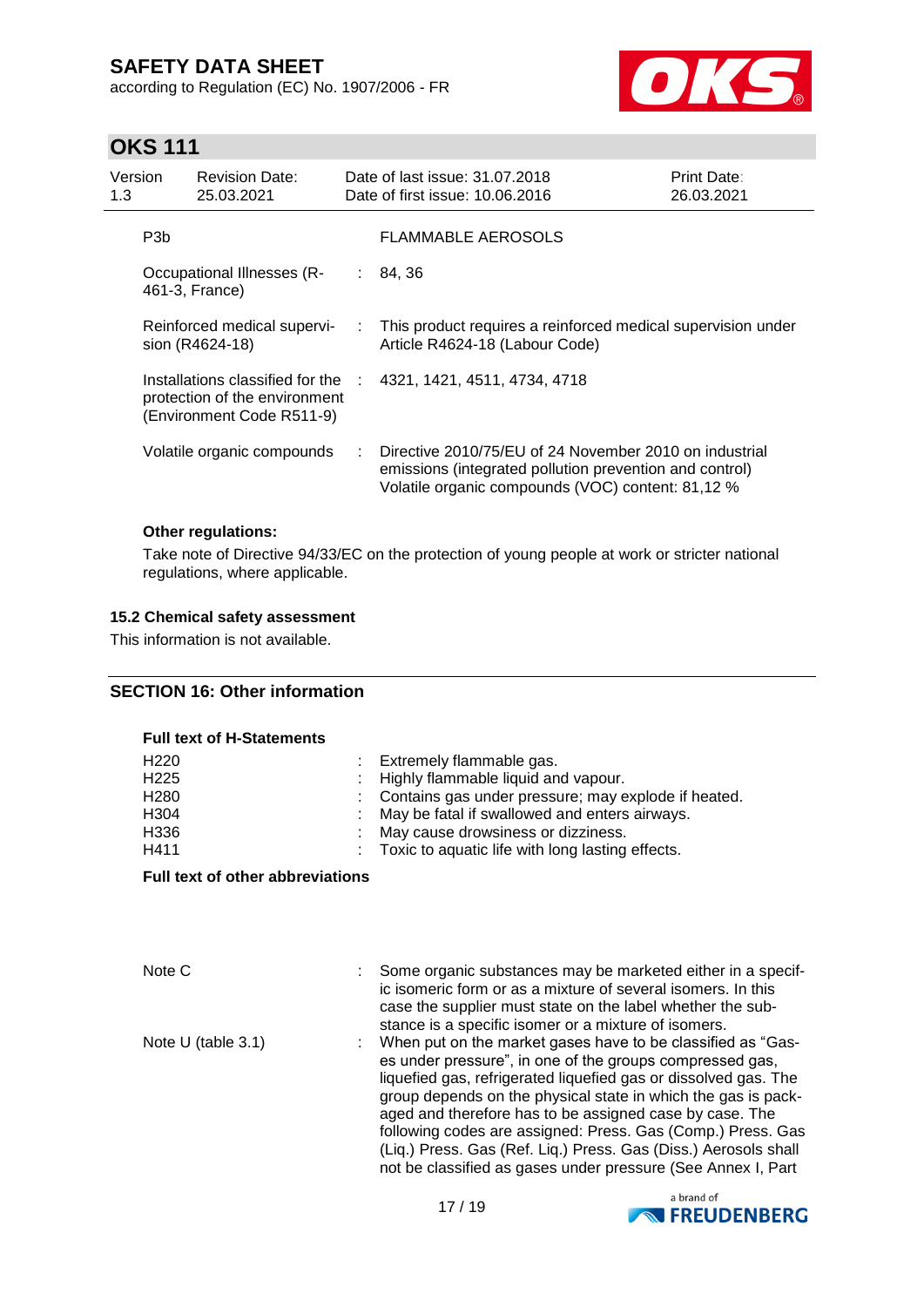**Further information**

according to Regulation (EC) No. 1907/2006 - FR



## **OKS 111**

| Date of last issue: 31.07.2018<br>Version<br><b>Print Date:</b><br>Revision Date:<br>Date of first issue: 10.06.2016<br>26.03.2021<br>1.3<br>25.03.2021 |  |
|---------------------------------------------------------------------------------------------------------------------------------------------------------|--|
|---------------------------------------------------------------------------------------------------------------------------------------------------------|--|

|              | 2, Section 2.3.2.1, Note 2).                  |
|--------------|-----------------------------------------------|
| FR VLE       | : France. Occupational Exposure Limits (INRS) |
| FR VLE / VME | : Time Weighted Average                       |

ADN - European Agreement concerning the International Carriage of Dangerous Goods by Inland Waterways; ADR - European Agreement concerning the International Carriage of Dangerous Goods by Road; AIIC - Australian Inventory of Industrial Chemicals; ASTM - American Society for the Testing of Materials; bw - Body weight; CLP - Classification Labelling Packaging Regulation; Regulation (EC) No 1272/2008; CMR - Carcinogen, Mutagen or Reproductive Toxicant; DIN - Standard of the German Institute for Standardisation; DSL - Domestic Substances List (Canada); ECHA - European Chemicals Agency; EC-Number - European Community number; ECx - Concentration associated with x% response; ELx - Loading rate associated with x% response; EmS - Emergency Schedule; ENCS - Existing and New Chemical Substances (Japan); ErCx - Concentration associated with x% growth rate response; GHS - Globally Harmonized System; GLP - Good Laboratory Practice; IARC - International Agency for Research on Cancer; IATA - International Air Transport Association; IBC - International Code for the Construction and Equipment of Ships carrying Dangerous Chemicals in Bulk; IC50 - Half maximal inhibitory concentration; ICAO - International Civil Aviation Organization; IECSC - Inventory of Existing Chemical Substances in China; IMDG - International Maritime Dangerous Goods; IMO - International Maritime Organization; ISHL - Industrial Safety and Health Law (Japan); ISO - International Organisation for Standardization; KECI - Korea Existing Chemicals Inventory; LC50 - Lethal Concentration to 50 % of a test population; LD50 - Lethal Dose to 50% of a test population (Median Lethal Dose); MARPOL - International Convention for the Prevention of Pollution from Ships; n.o.s. - Not Otherwise Specified; NO(A)EC - No Observed (Adverse) Effect Concentration; NO(A)EL - No Observed (Adverse) Effect Level; NOELR - No Observable Effect Loading Rate; NZIoC - New Zealand Inventory of Chemicals; OECD - Organization for Economic Co-operation and Development; OPPTS - Office of Chemical Safety and Pollution Prevention; PBT - Persistent, Bioaccumulative and Toxic substance; PICCS - Philippines Inventory of Chemicals and Chemical Substances; (Q)SAR - (Quantitative) Structure Activity Relationship; REACH - Regulation (EC) No 1907/2006 of the European Parliament and of the Council concerning the Registration, Evaluation, Authorisation and Restriction of Chemicals; RID - Regulations concerning the International Carriage of Dangerous Goods by Rail; SADT - Self-Accelerating Decomposition Temperature; SDS - Safety Data Sheet; SVHC - Substance of Very High Concern; TCSI - Taiwan Chemical Substance Inventory; TRGS - Technical Rule for Hazardous Substances; TSCA - Toxic Substances Control Act (United States); UN - United Nations; vPvB - Very Persistent and Very Bioaccumulative

| T GILICI IIIOIIIIGUCHI                |                                     |                                     |
|---------------------------------------|-------------------------------------|-------------------------------------|
| <b>Classification of the mixture:</b> |                                     | <b>Classification procedure:</b>    |
| Aerosol 1                             | H <sub>222</sub> , H <sub>229</sub> | Based on product data or assessment |
| STOT SE 3                             | H336                                | Calculation method                  |
| Asp. Tox. 1                           | H304                                | Based on product data or assessment |
| Aquatic Chronic 2                     | H411                                | Calculation method                  |

This safety data sheet applies only to products as originally packed and labelled. The information contained therein may not be reproduced or modified without our express written permission. Any forwarding of this document is only permitted to the extent required by law. Any further, in particular public, dissemination of the safety data sheet (e.g. as a document for download from the Internet) is not permitted without our express written consent. We provide our customers with amended safety data sheets as prescribed by law. The customer is responsible for passing on